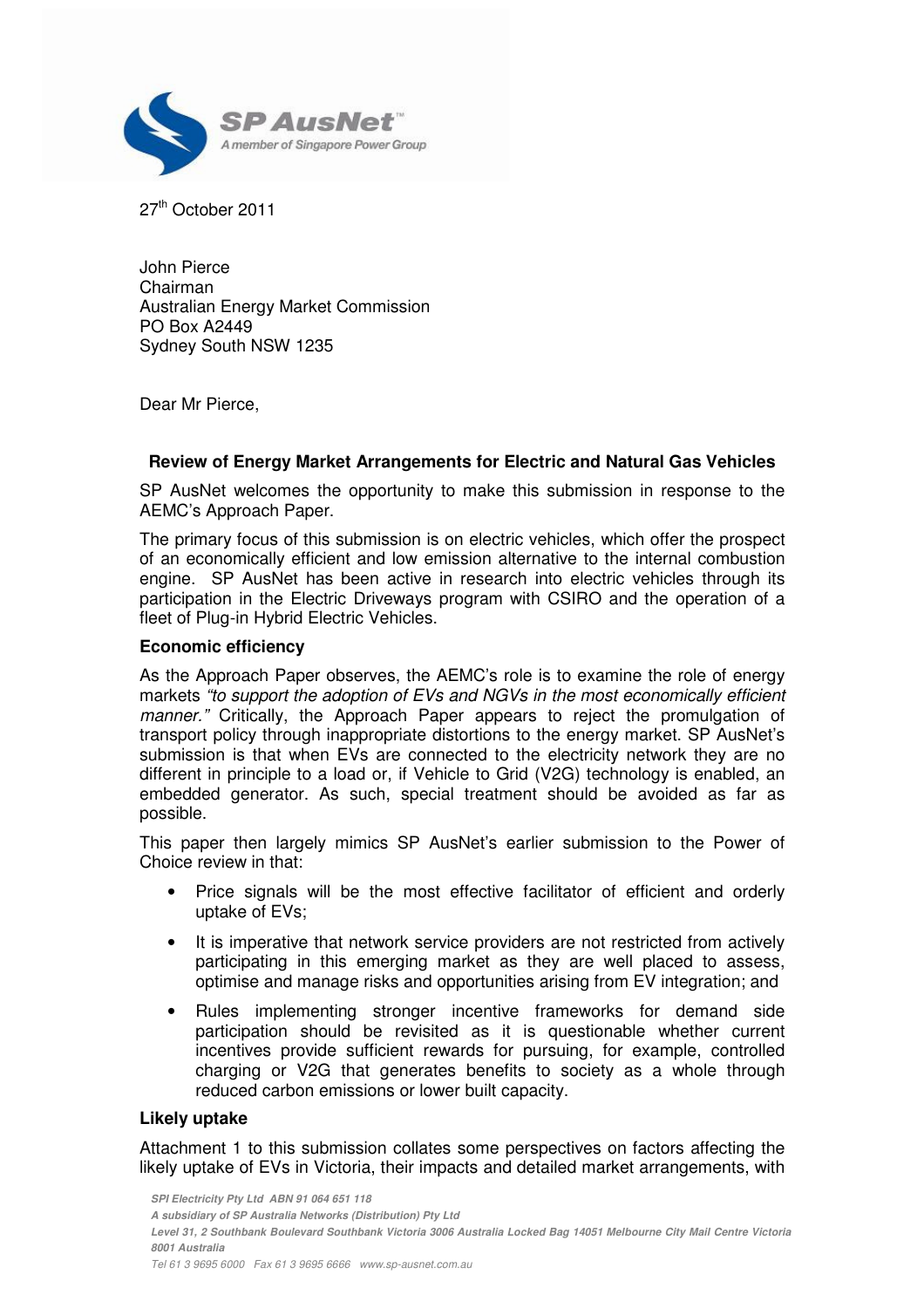Attachment 2 canvasing NGVs. SP AusNet concurs with the AEMC that there are inherent uncertainties in forecasting potential EV penetration rates. While a scenario based approach has considerable merit, the AEMC may also wish to consider factors that could lead to a sudden acceleration in the uptake of electric vehicles (for example, a step change in transport policy or taxation, economic collapse in a target EV market leading to 'dumping' in Australia or an oil price shock uncorrelated with electricity prices) such as has been seen for PV solar. In particular, this will inform the AEMC on the risk that a surprisingly high uptake, inadequately anticipated in a five yearly price setting process, will run the risk of either commercial harm to NSPs or a diminution of service to other customers.

# **Network impacts**

If EV uptake were substantial, our preliminary analysis indicates that it would likely necessitate substantial augmentation to existing networks to meet system peak, as might be expected, but also potentially to manage increased asset utilisation. In this regard, it is worth noting that the average expected EV charger would take the peak capacity of an average household from 3kW to 6.6kW. Nonetheless, the existing regulatory framework could be expected to manage this investment, subject to economic network planning and effective price signals to facilitate efficient consumer decisions.

Research indicates that many consumers have questions about EVs. It would be unfortunate if unjustified barriers to entry or energy market complexity uneconomically inhibited their uptake. Rather, the primary lessons from rapid air conditioning and PV solar penetration are the importance of accurate price signals (including simple, reliable consumer information on operating costs at the point of sale), ensuring that NSPs have effective processes and delivery capability to respond to consumer demand and maintaining satisfactory service and prices to other customers.

If you wish to discuss this submission further, please contact Tom Hallam, Manager Economic Regulation on 9695 6617.

Yours sincerely,

U D

Alistair Parker **Director Regulation and Network Strategy**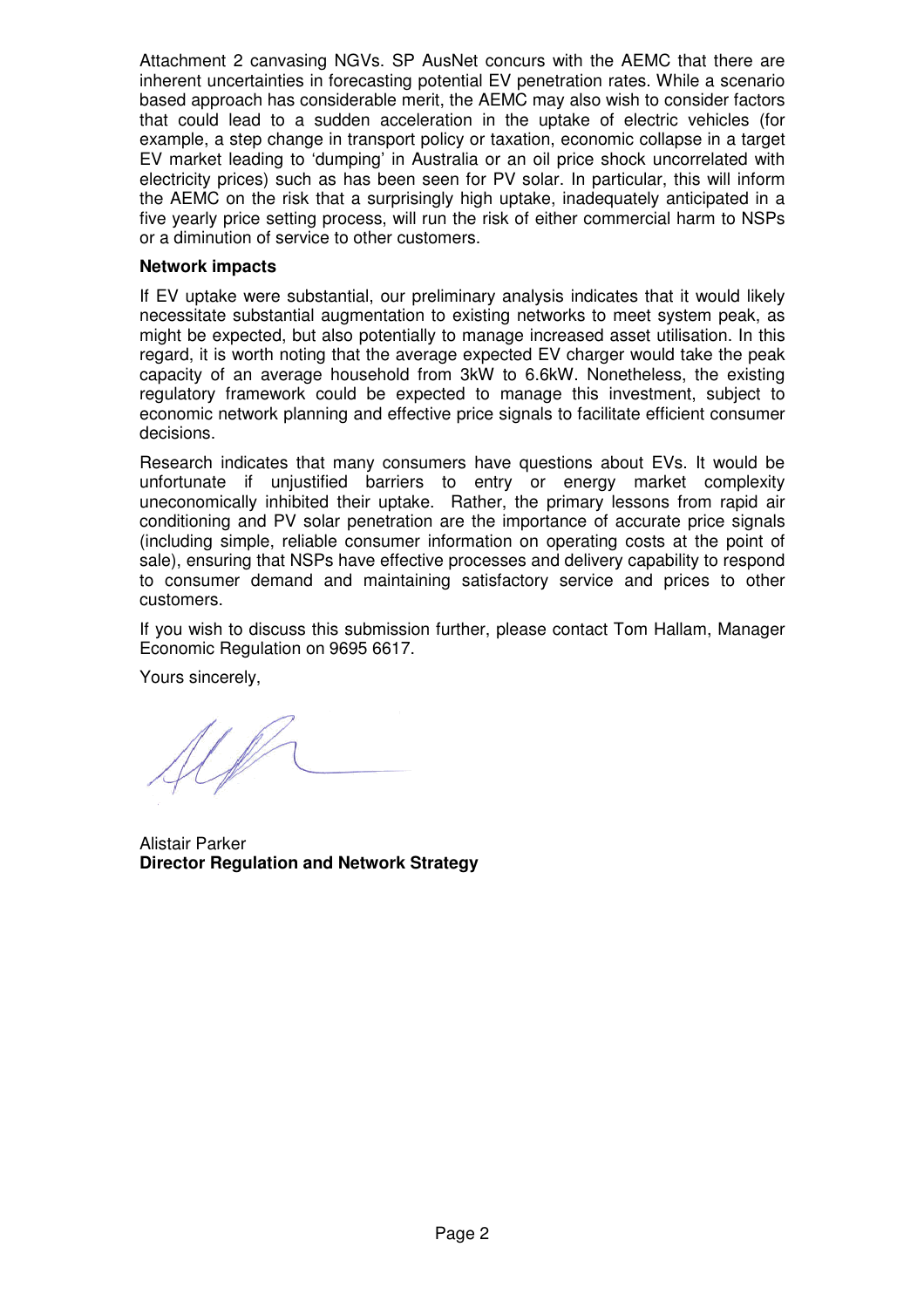# **Attachment 1 Uptake and impacts of electric vehicles**

# **Potential Uptake of EVs**

The most significant factor in the initial uptake for EV's will be the availability of compelling EV products in each car market class.

Immediately after this will be the cost benefit to the customer compared to Internal Combustion Engines (ICE) taking into account:

- Relative capital and depreciation costs, recognizing that lease arrangements may predominate with EVs in an effort to mitigate high battery costs;
- Relative fueling costs, taking into account the potential for V2G; and
- Perhaps less importantly initially, relative maintenance costs which may well be lower for EVs compared to ICE vehicles due to simpler engine and transmission components.

#### Vehicle Availability

Vehicle availability and model variation will play important roles in the uptake of EVs.

A report delivered to the NSW environment and climate change department in September 2009 estimated that the automotive industry is set to launch 30 new EVs and plug-in hybrid vehicles (PHEVs) in the next three-to-five years<sup>1</sup>.

A global economic downturn overseas may also make Australia a more attractive market in the short to medium term and with less than 2% of world car sales a small change in focus could have a large impact on Australia.

EVs will enter the market at the lower size range, the most active part of the market<sup>2</sup>, which may further facilitate uptake.



 $\overline{a}$ 

http://www.goauto.com.au/mellor/mellor.nsf/story2/0629B6F54CF9F876CA2576BC00823678

<sup>1</sup> RON HAMMERTON,1 February 2010,

<sup>&</sup>lt;sup>2</sup> http://www.arrb.com.au/admin/file/content13/c6/ARR371\_New%20car%20fleet\_fuel.pdf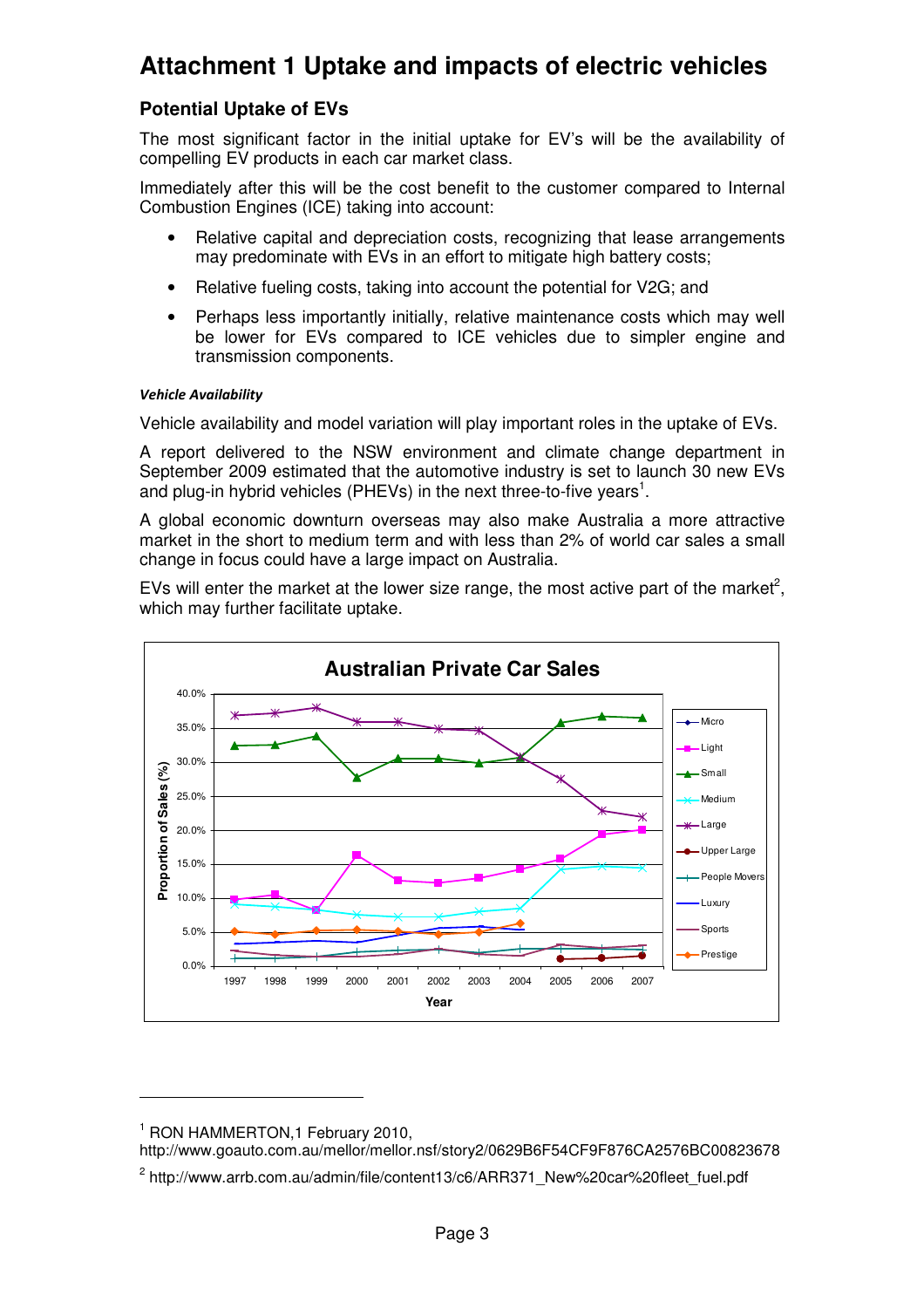#### Cost Drivers

An SP AusNet comparison of existing vehicles and proposed costs of EVs based on the Royal Automobile Club of Victoria (RACV) methodology is provided below. Currently, battery costs contribute to high depreciation costs on the vehicles making them less attractive overall but this may improve over time as battery prices reduce, notwithstanding the potential impact on consumer confidence on resale value.

The Alpha Lujo (due Sept11) is typical of the claims of many new entrants with a very competitive initial price, however, there is a lack of delivery. If one of these new entrants did deliver at their proposed prices then this could have a significant impact on the small passenger vehicle market segment.



When considering just the fuelling/charging costs, the EV already represents the most attractive option and this is likely to continue into the future as oil prices increase, regardless of expected increases in electricity prices. Over time it would be expected that there would be a de-coupling of oil and electricity markets as renewable technologies supply greater generation capacity and oil scarcity increases. It should be noted that based on the current cost for refuelling, the price signal will need to be set at an appropriate level in the electricity network to minimise the impact on peak demand.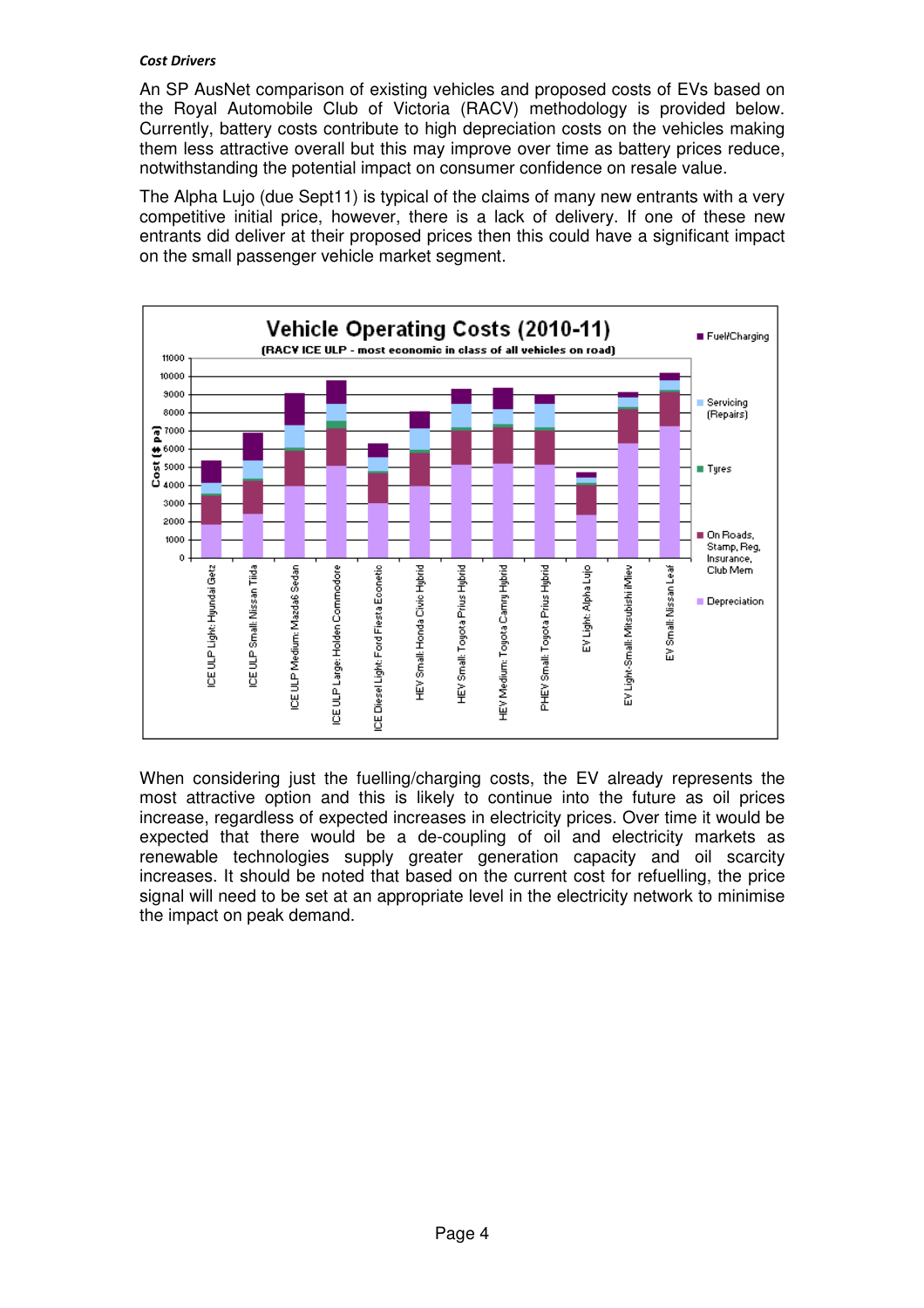

**(Similar EIA high case assumption, AGL Fuel Poverty elect retail costs to 2015 (15%pa) then 5% pa increase)**

#### Customer Demographics and preferences

In terms of customer demographics Australia represents a unique market which is likely to facilitate the uptake of EVs. A high proportion of Australian families have two cars and a garage, factors which are likely to encourage the uptake of EVs as a second vehicle. This may favour the adoption of EVs, at a lower overall cost, to be preferentially selected over a Plug-in Hybrid EV (PHEV), higher cost due to two systems incorporated in the vehicle. Studies from around the world currently favour the preferential uptake of PHEVs over EVs which would represent lower energy requirements from the grid.

Range anxiety may result in the EV being the vehicle which is used to make short range trips most likely the second vehicle used for school runs and the like. This vehicle may also have the greater share of car travel for a family as it does multiple shorter trips compared to a vehicle, which may be parked for most the day for day workers.

A prime requirement will be the effective education of consumers as initial negative experiences will deter further deployment. Some of the information is fairly complex and will need clear and transparent communication including:

- Network and site limitations if present
- Interaction with grid and home
- Safety issues
- Options for financing / leasing / purchasing
- PV implications
- Carbon emissions and associated taxation
- Charging options
- V2G options as developed

The EV sellers and specialised EV model operators will need to be responsible for providing consumers with the appropriate information upon which they can make an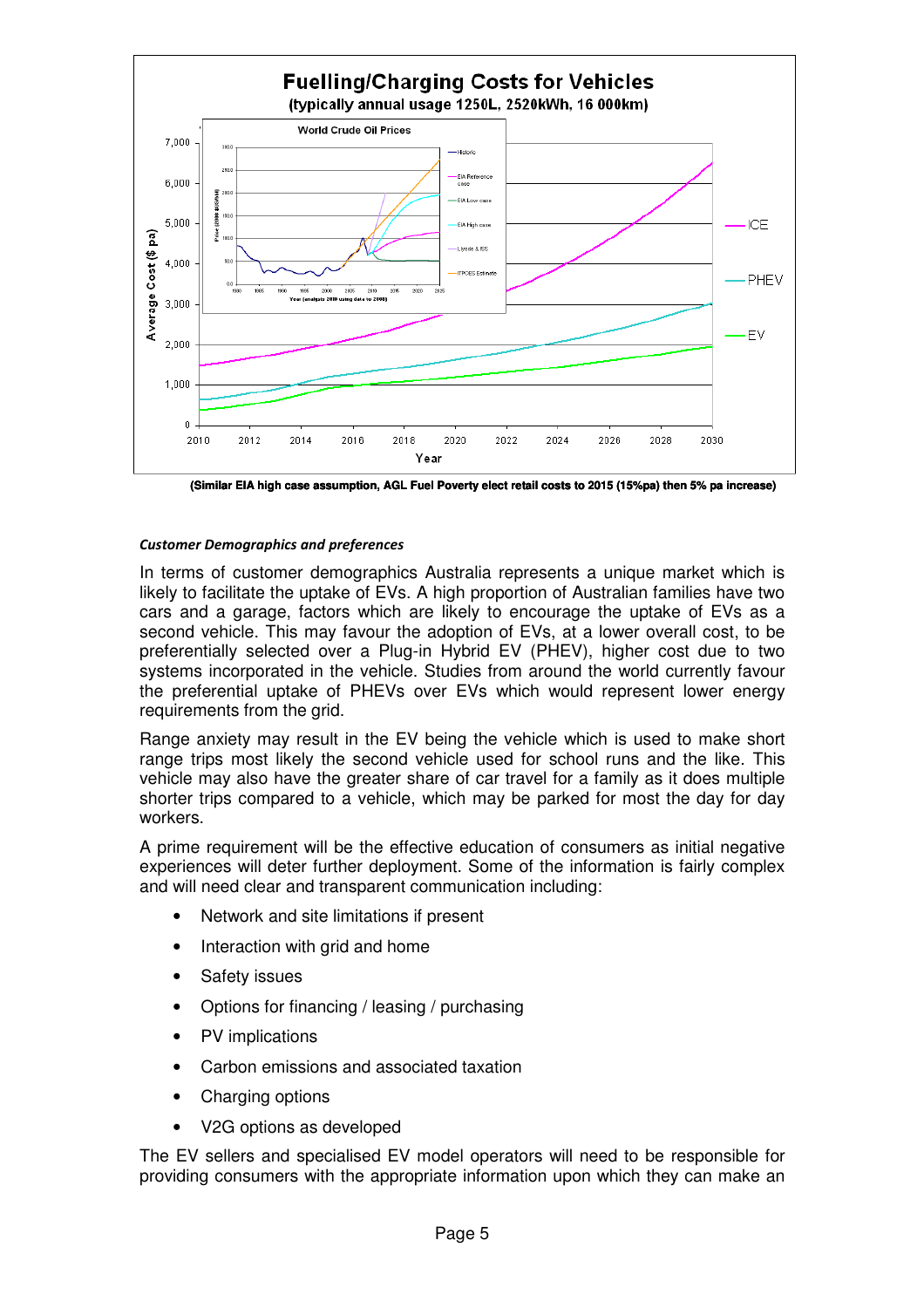informed decision. There appears to be some misinformation already present in the market place, which needs to be corrected with EV sellers and others becoming better educated.

# Transport policy

 $\overline{a}$ 

Government policy will play an important role in how and when EVs are taken up as illustrated overseas. There are rafts of different policies adopted to encourage EV uptake. These include:

- Transit lanes (green number plates) (Norway/Canada)
- Rebates and tax breaks (15 of 27 EU)
- Parking fee, Toll fee exemptions (Norway)
- Subsidies to automakers (50,000 cars) (China 2012)
- Infrastructure support (Denmark/Israel)
- Stimulus package research batteries etc (US)
- Clean Vehicle Rebate Project (California/Germany)
- NSW government fleet purchases (5% by 2015)

In terms of stimulating demand for EVs, Norway probably has the most successful set of policies, leading to 5% of car sales being EV/PHEV. However, some policies in Norway may have generated a perverse outcome, increasing their overall car fleet and hence energy consumption. Adoption of policies such as Transit Lane Priorities have facilitated the adoption in Norway however this may have removed people from public transport and into new vehicles rather than changed the composition of the existing vehicle population by replacing existing vehicles with EVs.

Policy in Australia will need to consider the carbon impact in particular as adoption of EVs could potentially worsen our global carbon footprint by transferring a fuel load from a potentially more efficient system (ICE) to a more polluting technology (coal fired power stations). There have been diverse outcomes from the range of modelling work performed to estimate this impact.

The Garnaut Review modelling shows that based on the average emissions intensity of the Australian grids, an electric car today would generate about 30% more emissions than a similar petrol-fuelled car. The increase would be even higher (at 36%) if the car drew its power from the coal-dependent supplies of Victoria. However, to illustrate the importance of the electricity source, and the opportunity for long-term emissions reductions, the modelling also indicates that drawing on the power supplies of Tasmania (predominantly hydroelectricity) an electric car would generate about 85% fewer emissions than the equivalent petrol car<sup>3</sup>.

However, subsequent work proposes a different scenario with EVs achieving a much better outcome in terms of emission reductions. RARE Consulting estimated that per kilometre travelled, a mid-sized electric vehicle requires 0.246 kWh of electricity to be generated. At the average emissions intensity of 860 g CO2-e/kWh, this equates to 212 g CO2-e per kilometre travelled, or about 20% less than an average Australian petrol-fuelled passenger car<sup>4</sup>.

Another study<sup>5</sup> has indicated that a 24% emission reduction per vehicle is possible when recharged from the current national average grid and assuming a green power

<sup>&</sup>lt;sup>3</sup> Electric Vehicle Standards in Australia – A Scoping Study, Version: 1.0, September 2009

<sup>&</sup>lt;sup>4</sup> http://www.rareconsulting.com.au/blog/post/life-cycle-analysis-what-lies-behind-themodelling/

<sup>&</sup>lt;sup>5</sup> Environmental Attributes of Electric Vehicles in Australia, Dr Andrew Simpson, Curtin University Sustainability Policy (CUSP) Institute – July 2009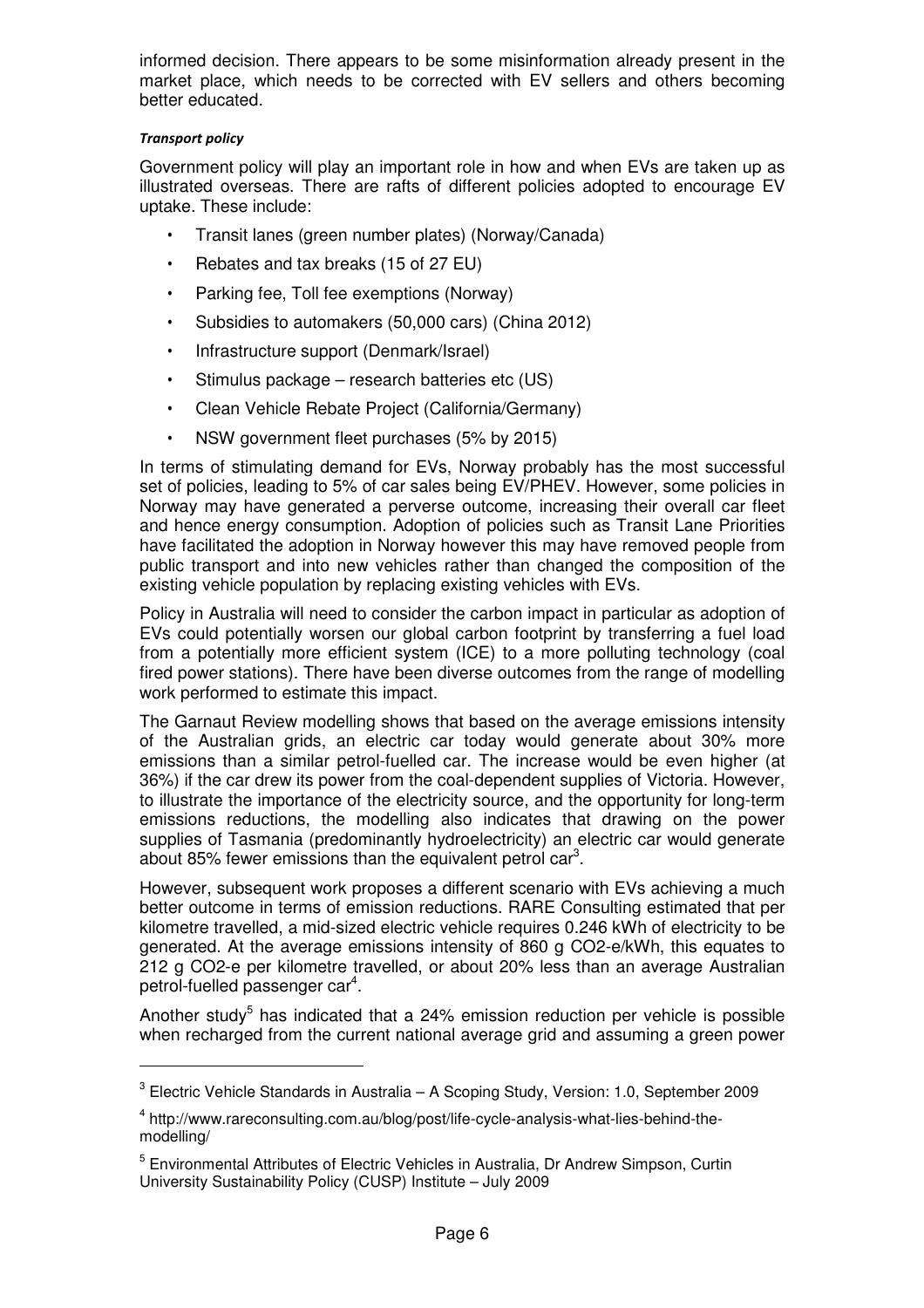source this increases to 100%. However, it is clear with the 100% outcome for the green scenario that this study lacks some of the carbon impacts included in the prior assessment. This study did also include an assessment of other contaminants which could be reduced with the uptake of EVs.



# **Network impacts of EVs**

 $\overline{a}$ 

Potential network costs associated with EVs include the following:

- Network Augmentation driven by
	- o Insufficient network capacity to supply significant penetration of EV loads,
	- o Increased peak demand due to uncontrolled charging
	- o Increased reliability or quality of supply events due to network constraints
	- o Mitigation of network instability and increasing line losses due to voltage instability from EV loads
- Development of EV charge control systems to mitigate network constraints
- Administration ensure safe connection of EV charging installations to grid
- Increasing complexity in the planning and operation of distribution networks
- Increased generation resources to supply EV loads
- Incremental generation cost increases due to increased peak demand
- Development of new infrastructure support including dedicated circuits, charge points, battery swap stations with associated new installers requiring additional safety and protection standards
- Customer installation costs to rectify existing circuitry, install dedicated circuits, enable increased speed of charging requirements, enable Vehicle to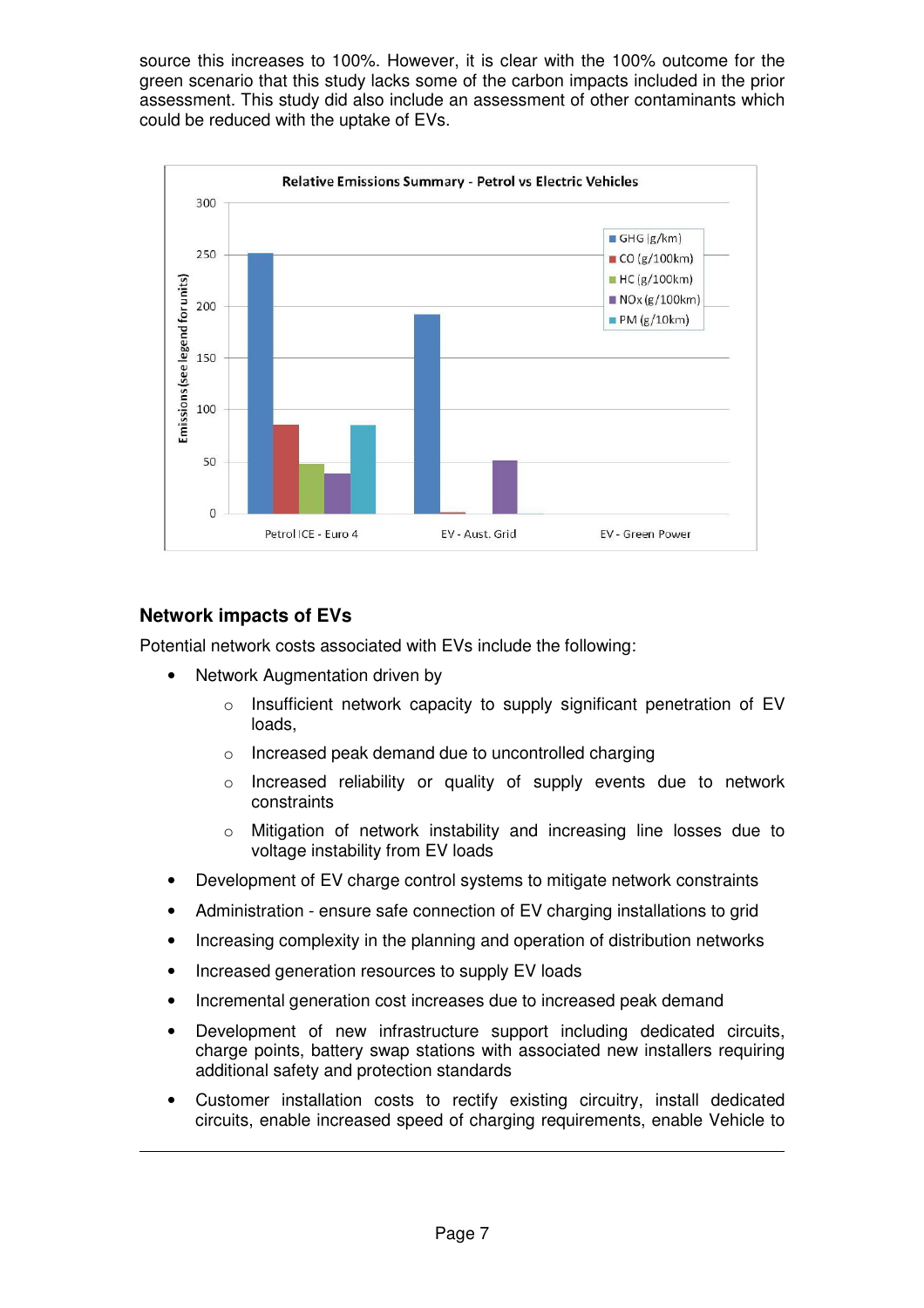Grid (V2G) options, enable home supply (off-grid) options, rectify safety issues

• Public/Commercial infrastructure to enable charging support

Potential energy market benefits associated with EVs include the following:

- Home power supply support (off-grid) as EV has a battery (or group of batteries) during grid outages for one or more houses
- Facilitate the incorporation of renewables
- Reduce peak demands and hence augmentation and incremental generation costs, however this may be limited given the majority of Australian network peaks occur in the late afternoon when substantial numbers of cars are in transit or arriving home in a depleted state
- Supply support in constrained areas of the network and hence moderate augmentation costs
- VAR support on the network (with appropriate inverter)
- Potential minimization of transmission losses (Direct Current (DC) charging) by neighboring generation sources

Potential consumer benefits associated with EVs include the following:

- Cheaper vehicle operating costs for owners
- Vehicular performance improvement greater torque
- Lifestyle enhancement due to more convenient charging of PHEV/EVs at residential electrical outlets
- Owner status symbol / prestige / green image
- Moderate local pollution both noise and ICE vehicle emissions (Note majority of vehicle noise is from tyres). The quality of emissions from power stations are more controlled than those of ICE vehicles hence contaminants other than carbon are likely to be lower for EVs.

It is clear from the above list that only consumers can place an economic value on these benefits and as such transparent energy price signals will be critical for efficient uptake.

#### Network planning

The existing network has been planned based on historical average customer usage with few disruptive technologies such as EVs included. This has been progressive over time and hence different areas of the network will have different maximum load tolerances with more recent areas sized for higher loads such as air conditioners.

Currently a new individual premise has a deemed contract arrangement of a maximum of 40Amp (9.6kVA). An EV load may be around 3.6kW, or more for larger vehicles, compared with a rated maximum dwelling load of 9.6kW. In Victoria, the network is traditionally designed to accommodate a diversified demand of 3kVA and is not built to facilitate simultaneous 40Amp loads at every house.

EV penetration as low as 5% for some areas may require significant augmentation to the network. Many rural single-phase and SWER substations are of small capacity such as 10kVA with a typical SWER circuit capacity of 100kVA but sometimes less. Hence, rural customers and in particular those customers supplied by the SWER networks would need to be made aware that EVs are not a technology that they could adopt without significant costs to upgrade their supply or installation of alternative charging such as PV.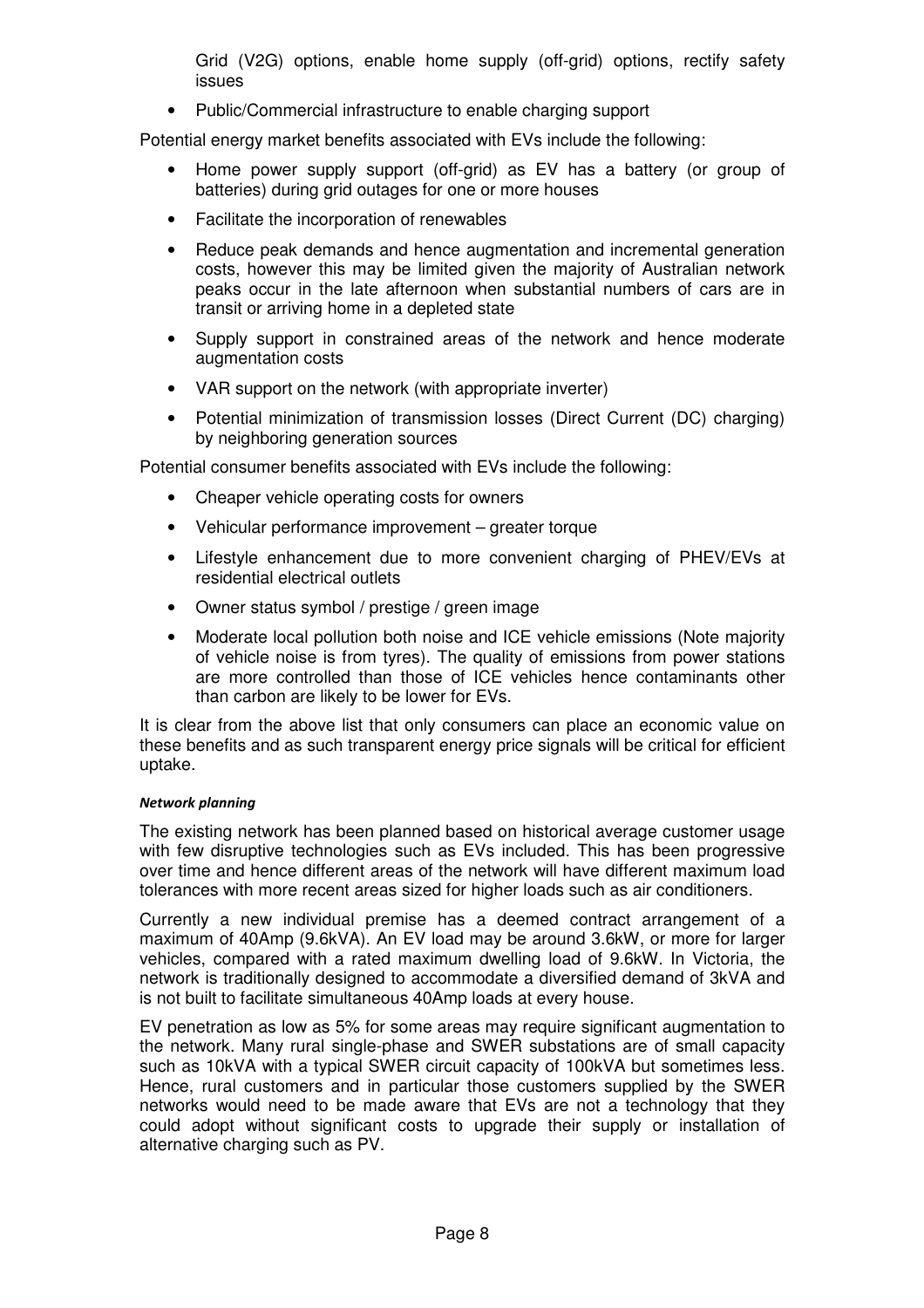Network constraints will also play a part in the adoption of vehicles as increasing penetration levels would require heavy augmentation of the distribution network and these costs will ultimately be borne by customers. With charging capacities of 3-4kW per vehicle there are significant sections of the existing network that would not cope for example underground Low Voltage (LV) circuits in an urban subdivision which are also likely to experience higher EV uptake due to short journeys and multiple charging locations compared with rural areas where IC engines in farm machinery and farm produce transport are likely to prevail for longer periods. Also in rural areas where many Single Wire Earth Return (SWER) subs are 5kVA or less and would require significant costs to upgrade.

#### Domestic EV Charging

The expectation is that vehicles will require a 15Amp circuit as a minimum for charging whereas standard circuits in Australia are only 10Amps. If a vehicle was supplied to charge at 10Amps this could result in increased circuit overloads and protection operations, customer service calls or at worst, fires, as it competes with existing appliances on a circuit. Significant customer education would be required to ensure safe operation if this type of vehicle charging was made available.

To install a 15Amp circuit (such as for an electric stove, air conditioner or spas) a house owner will require an Registered Electrical Contractor (REC) who will need to make an assessment on whether the dwelling service line rating can support this service level. If appropriate the electrician will install the additional circuit ensuring safety requirements are met and will notify Energy Safe Victoria (ESV) of the installation to obtain a safety certificate.

There will be a choice as to whether an EV is metered (eg a sub-meter at an extra cost) separately to the overall dwelling consumption. If the EV is subject to the same tariffing arrangements as the dwelling then there would be little value unless the vehicle was participating in specific lease arrangements or V2G activities, which many of the first wave of vehicles may not be capable. If a meter is required this may become an issue if the resident moves house or the owner is a renter.

Tariffing arrangements should be independent of the type of load but provide a strong enough signal to incent a consumer to move discretionary loads (eg EVs) to low price periods. In all likelihood the tariff will need to be dynamic to ensure an ongoing response over time, across seasons and across different network segments.

The simplest charging control would be a timer on the socket in which the EV is plugged. An alternative solution could be a home Energy Management System to control charging of an EV. Possibly the best solution would be enabling an EV as a Demand Response Enabling Device (DRED), with communications through a smart meter (a two-element meter can also provide a separate reading of consumption for the EV and control), allowing distributors to manage charging as they are best placed to understand the loads on their networks and the best time to enable charging. However, the current mistrust of distributors may limit uptake of this option.

Distributors have the right to interrupt customers' installations which do not comply with the Distribution Code requirements providing they follow the required process of notifying the tenant. However, currently this process does not provide adequate response times required due to the relative load size that an EV represents. This will create significant tensions with the customer with further complications due to the difficulty in technically assessing the source of power quality issues eg at the place of EV residence or on the adjacent network..

Alternatively price signals could be transmitted through the smart meter to enable a consumer response. The consumer then decides and programs charging to suit their personal circumstances. For example a full charge is required at certain times of certain days as EV usage varies with day, week and season, at other times when EV usage is lower the consumer may agree to enter the ancillary market.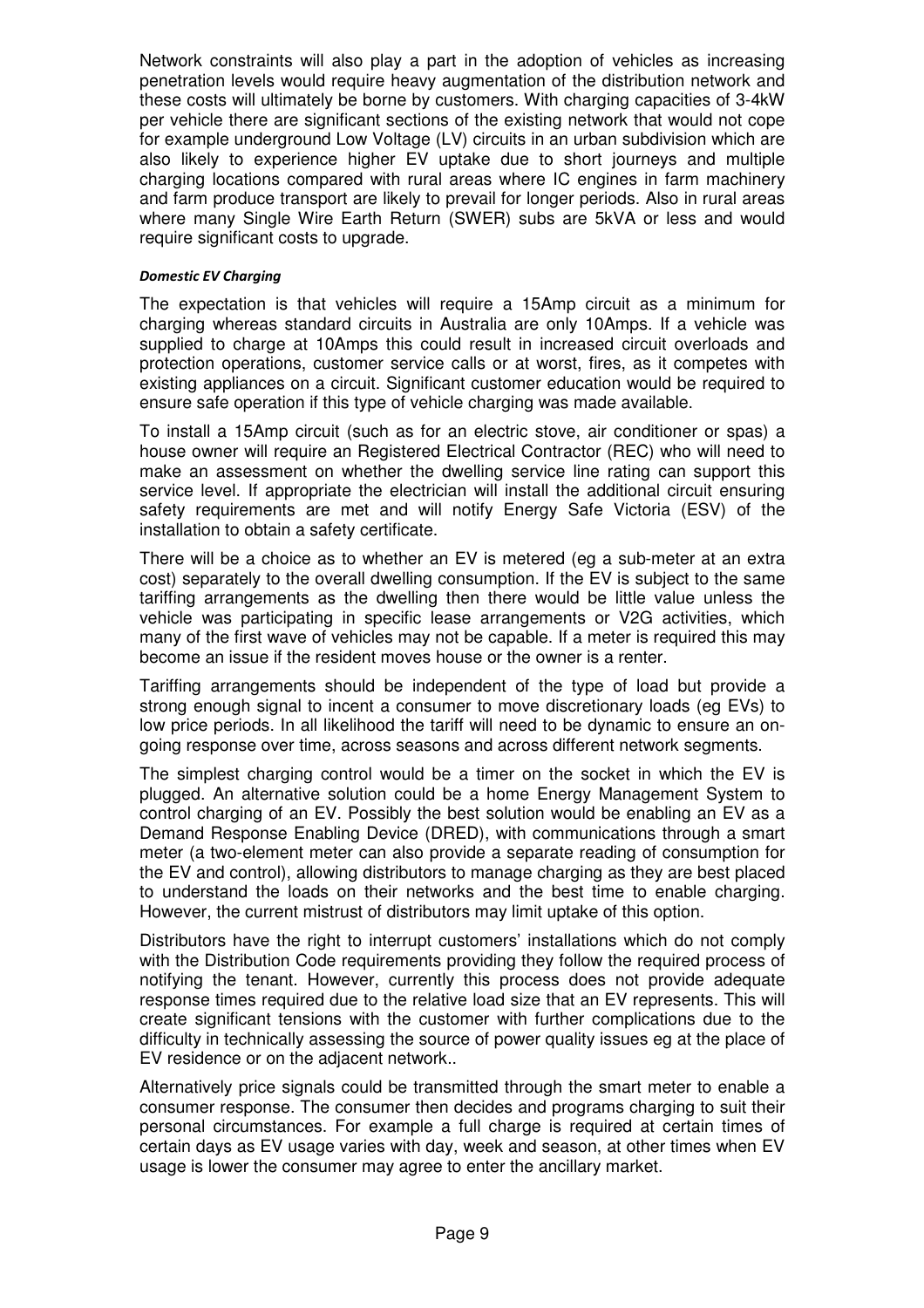It should be considered that EVs are not treated as a special case but as one of a number of devices which can be treated as discretionary loads with a consistent approach to improve energy management performance.

#### Customer/Operator Obligations

It will be important that owners and other market participants such as integrators understand their obligations and responsibilities involved in bringing EVs onto the grid as both a load and a generator. There will be a number of associated safety issues which will need to be clearly understood. Understanding the interaction with the grid will also require attention as this was a customer issue in relation to solar installations which created customer confusion and angst, increasing customer complaints. EVs have an even greater potential to generate consumer complaints due to the connection requirements, particularly the addition of 15Amp circuits, if required.

#### Asset Utilisation

It has been proposed that EVs will improve asset utilisation by charging at off peak times, predominantly at night. However, this is a relatively simplistic view given that some networks segments experience peaks at night eg rural networks with electric hot water heating.

Consideration will be required of the impact of increased utilisation on the life of assets, generation sources and maintenance windows which will have resulting cost implications.

Increasing asset utilisation will also result in higher electrical losses in the network, in particular in overhead lines.

#### Storage effectiveness and V2G charging rates

The effectiveness of EVs as a storage option in a V2G scenario is estimated to range around  $70-80\%$ <sup>6, 7</sup> conversion efficiencies. When compared to other storage technologies it is probably midrange of current battery technology efficiencies of around 60% (electrolytic-pump system operational performance) - 90% (Na-S for solar concentrating plants). Ultimately the customer will pay for energy losses in the system (the battery plus line) and hence the impact on customer bills will need to be considered in the adoption of a storage technology and its relative location to generation source and load requirement.

The first priority is to ensure the safe operation of EVs if used in a generation capacity similar to requirements for solar PV generation into the grid. If a fault has caused the failure in a grid then EVs must stop charging into the grid. If EVs are used to support outages in a grid then a process which ensures correct and safe operation will need to be determined for their use in this scenario. This has not been enacted to date with solar and will require more sophisticated infrastructure and process support.

The rate at which a vehicle battery can generate into the grid is likely to be governed by the rate at which it discharges during normal car operation otherwise it may damage the battery and contravene manufacturers' recommended operational guides and void warrantees. This would limit a car capacity to potentially 2kW as a generation source for the grid, a lower rating compared to its charging rate, for around 4-10 hours (depending upon the vehicle). If car manufacturers have a vested

<sup>6</sup> EV grid-battery-grid efficiency 73%, http://www.iiasa.ac.at/Admin/PUB/Documents/IR-06- 025.pdf

 $^7$  Tesla around 80% (86% x 93% additional inverter),

http://www.stanford.edu/group/greendorm/participate/cee124/TeslaReading.pdf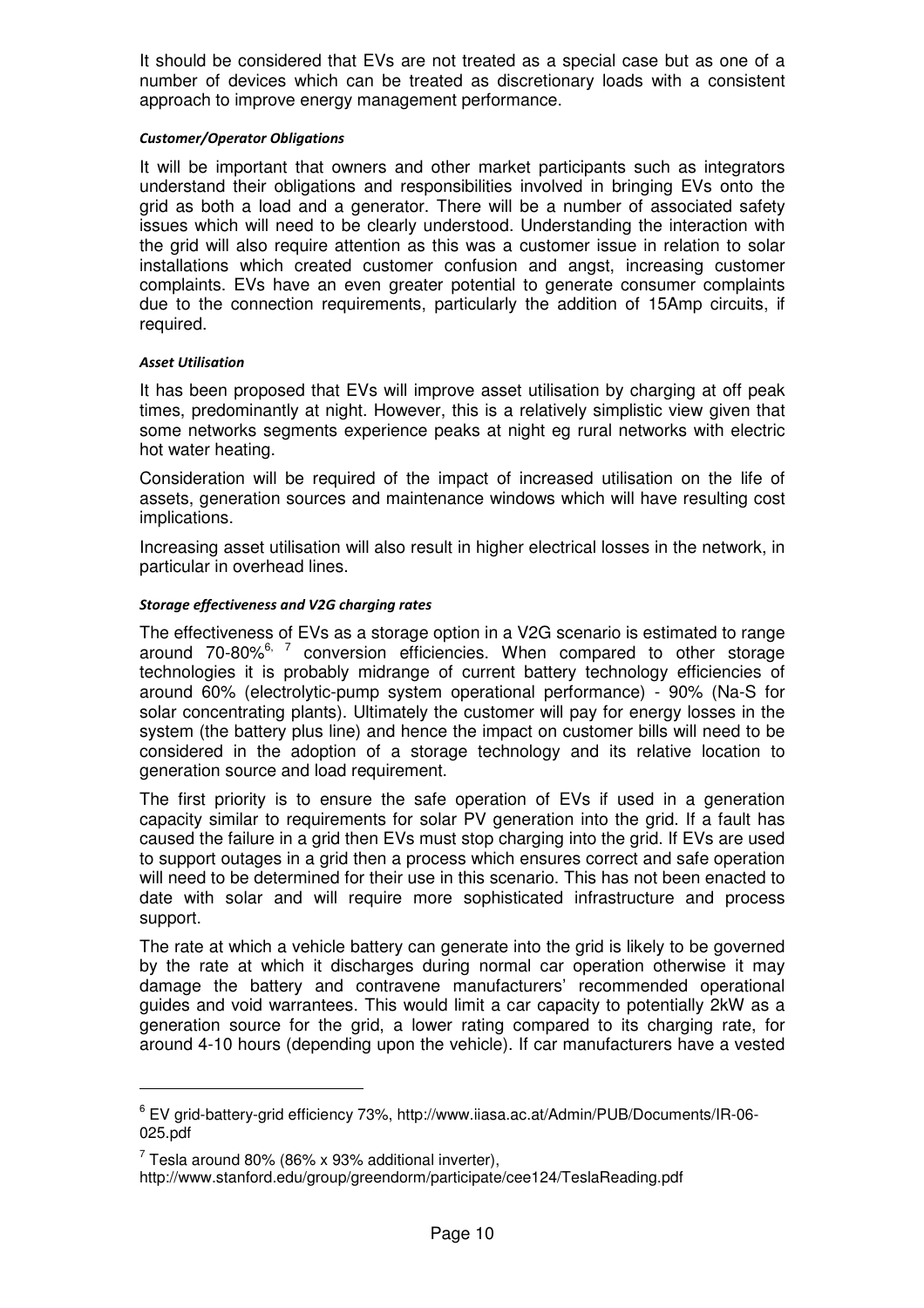interest in the use of their vehicles as storage devices they may enable higher discharge rates to the grids. However, if higher discharge rates are used then battery deterioration will accelerate and less capacity will be available over time.

An important issue for consideration in controlled switching of aggregated loads will be the magnitude of the load at any point in time. Large rises and drops could have a significant impact on network causing outages and equipment damage (1% vehicle penetration in the NEM is the equivalent of either 0.6% (V2G charge back) or 1.2% (EV charging) of existing NEM generation capacity dependent upon available vehicles). Consideration will also need to be given to the impact on pricing in the NEM.

#### Impact on Demand

Some work has been done on correlating EV penetration levels on network demand. In the UK it is estimated that an increase of about 18% in maximum demand results from every 10% increase in houses with  $EVs^8$ . In the US it is estimated that the addition of one "average" PHEV per household increases peak daily energy usage by about 40% and peak coincident summer demand by about 47%. The average American household has 1.8 vehicles meaning that full market penetration of PHEVs would have even more impact - a 75% increase in energy usage and a 93% increase in peak demand<sup>9</sup>. DONG estimate that 200,000 EVs (10% car sales) by 2020 will require "upgrading" of their complete network to support the extra load (2/3 Melbourne load)<sup>10</sup>.

Modeling work performed by SP AusNet has estimated the impact of a 10% electric vehicle penetration in the Victorian car fleet on urban sections of its network. The following graph shows the impact on both a typical maximum demand day and an average demand day for uncontrolled charging.

Assuming urban areas will have a preferential uptake of EVs there will be a concentrating factor hence the effective 17% EV penetration rate used for the urban feeders. The impact for uncontrolled charging shows a 14% and 11% increase on the peak for average and peak days respectively with an 18% increase for fast charging on a peak day. There is some allowance for battery cooling, higher energy requirement, in the fast charging scenario (range of fast charging may be anything between 32Amps to 100's of Amps) however this may be underestimated. The overall load increase for an average day is estimated to be 5% but this may increase as vehicles with greater ranges become available, and range anxiety decreases, facilitating increased usage.

 $\overline{a}$ 

<sup>&</sup>lt;sup>8</sup> 090701 Impact of Electric Vehicles on Power Distribution UK

<sup>9</sup> 090601 PHEV Impact on utility US Bartosz Wojszczyk

<sup>&</sup>lt;sup>10</sup> SPN discussions with DONG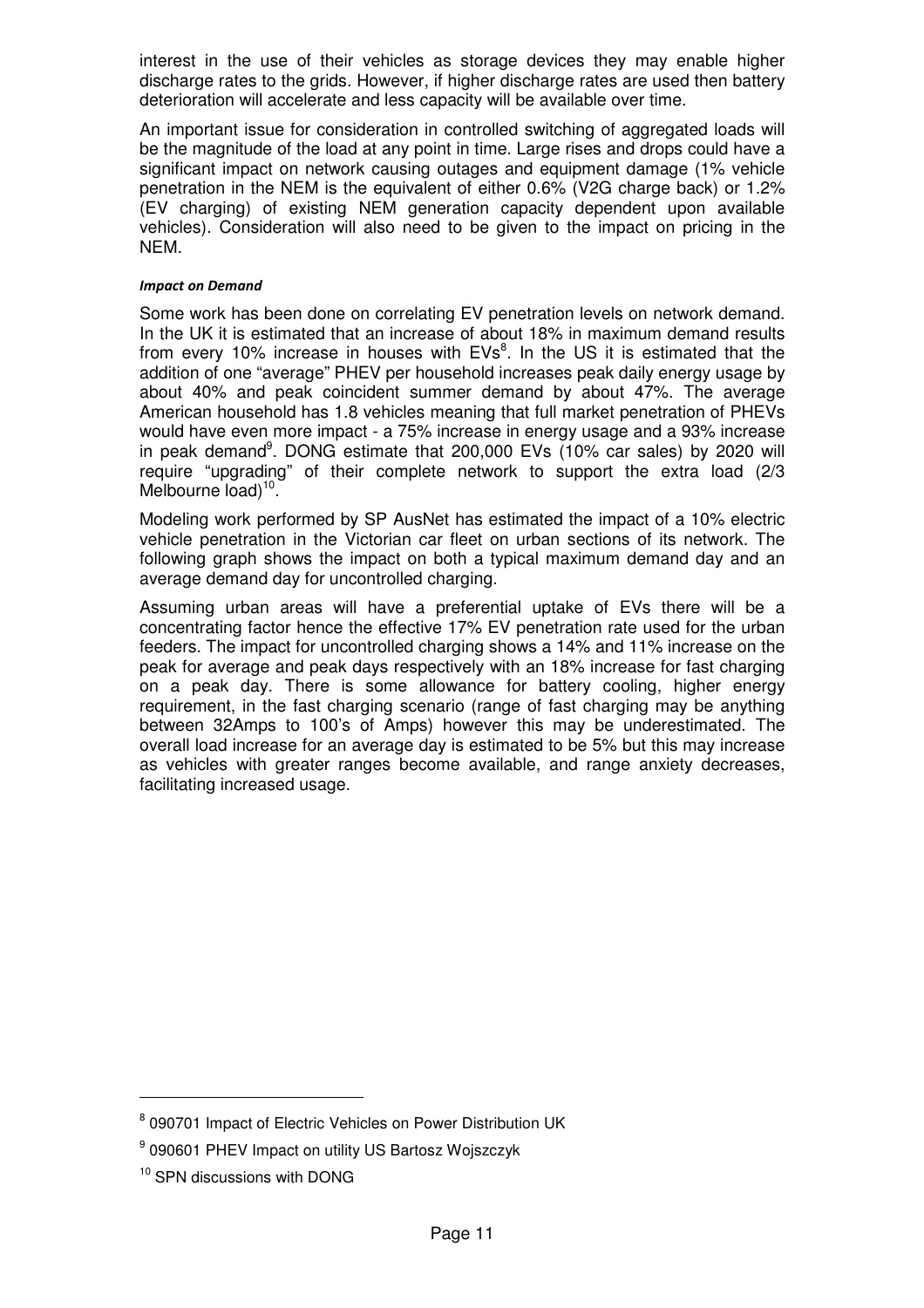

#### Controlled Loads

One important aspect of controlling the load will be the scheduling of the load. A staggered approach to timing will be required such that there is no step change in the load both coming onto the network and also coming off the network as this has the potential to cause outages and damage assets. There will be a certain amount of randomness on when cars are plugged in however this may not be the most effective outcome. Currently these types of loads (eg off-peak hot water) are controlled on time clocks on a staggered timing arrangement.

Off-peak water services require a separate circuit for control however these systems are currently transitioning to more efficient solar services freeing up the circuit enabling them to assume another function. There is an opportunity to ensure the availability of this circuit for use by EVs as a future control option. Another opportunity is to ensure that all new premises have a two-element meter, which can also provide separate readings of consumption for both elements, to facilitate the uptake of EVs.

# **Development of commercial business models**

A variety of new business models are likely to develop for the EV industry such as aggregators, integrators and on-sellers for both load and generation options. As a generation option, it is considered that individual EV owners participating in the NEM would be cost prohibitive and hence the best solution to promote effective use of this resource would potentially be in the form of an aggregator.

Currently aggregators are required to contract with a retailer to trade in the NEM. This introduces a "middle man" and reduces incentives for the development of an aggregated solution as the aggregator has reduced access to the benefits which their solution can accrue in the wholesale energy market. In addition the retailer will be in direct competition with the aggregated solution as many are "gentailers". Facilitating aggregators in the market place will increase competition and may place downward pressure on generation prices.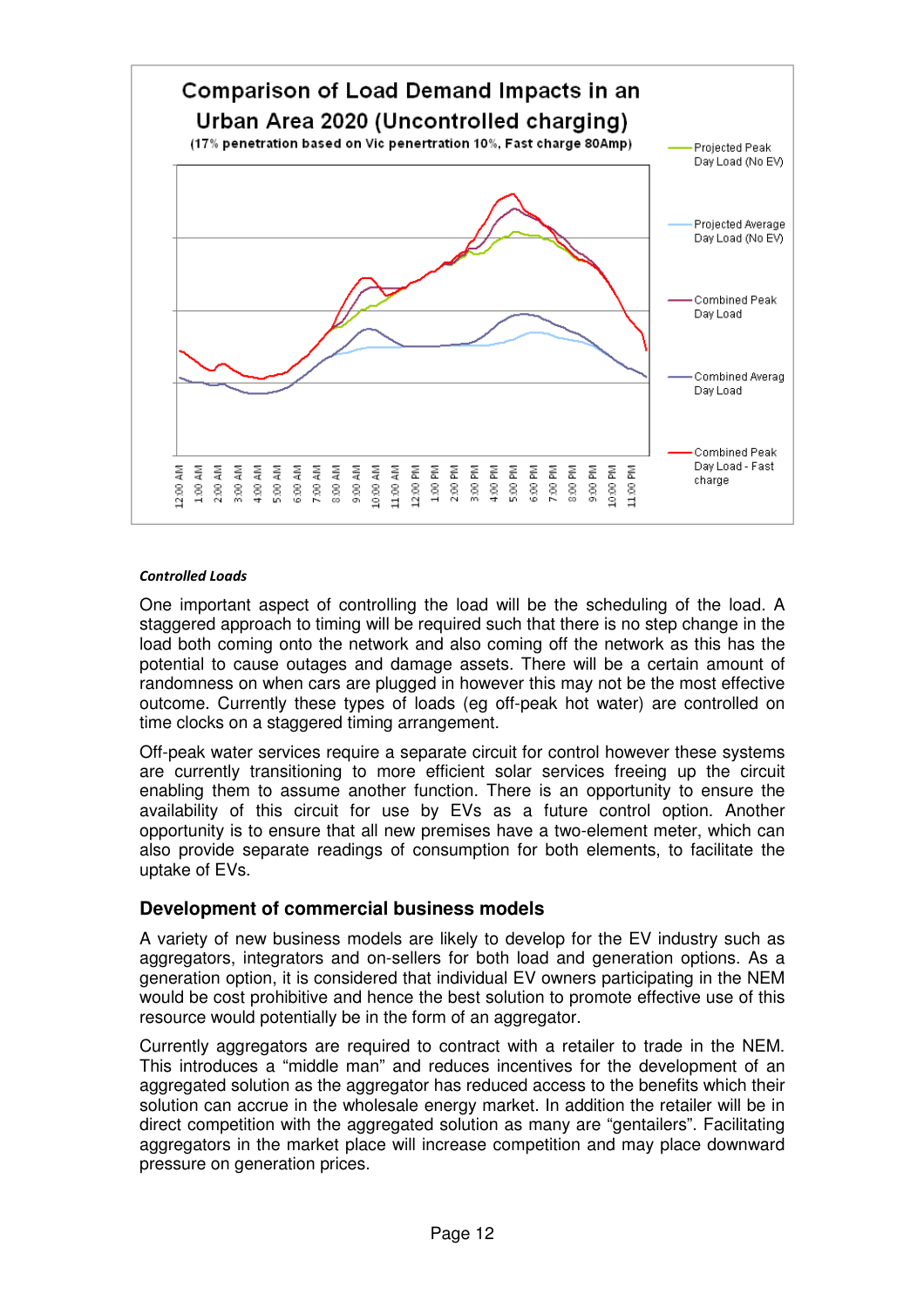Aggregators (for PV or EV etc) or any third party which operates in a way such that the network is impacted needs to be subject to regulatory scrutiny and obtain a license to operate. SP AusNet advocates that aggregators etc be allowed into the market as valid players subject to rules which ensure the safe operation of the network and protect both EV consumers and other electricity consumer interests. An example where security protections will be paramount is in the remote switching of loads to ensure communication systems are not vulnerable to cyber attack and hence customer loads are not switched without their authority.

While EVs are likely to require a majority of charging at home some charging may be required from other locations and vendors thus requiring a relationship between various parties. Also with the introduction of V2G options this may increase the options to charge and discharge at locations other than a home environment. To provide a competitive market allowing customers to choose their best option the various providers will need to develop systems with a high degree of interoperability. This needs to be secure and allow for smart ticketing and billing, and intelligent back office solutions.

A secure identification method will need to be employed which could be based on a telephone number or card system, in-line with existing operations in other industries. Roaming NMI's have been raised as a possible solution however this is likely to be problematic. NMIs are traditionally used in the electricity network for a set meter in a set location, with specific locational network billing, and hence may not be the most appropriate solution for an EV which could be potentially charged in various locations. An appropriate use of the NMI would be as an identifier for fixed location charging stations.

Other requirements for EV charging could include dual meters for residences and product registration.

# **EVs as Embedded Networks**

One business model for aggregating EV loads / generation has included a multiple embedded network arrangement. SP AusNet has made a couple of submissions in which we have raised issues in relation to embedded networks which are also pertinent to this paper:

- AER Approach to Seller Exemptions
- AER Approach to Electricity Network Service Provider Exemptions

In brief, the points raised in these papers include:

- Emphasis of the importance to distributors of having visibility of embedded networks so that we can deal effectively and efficiently with the special aspects of embedded networks and the parties involved.
- All embedded networks should be registered, and that a self registration process through an internet based facility would be relatively simple to set up and to use and would provide visibility of the whole range of embedded networks.
- We consider that there are already a number of "issues arising in the market which call for greater transparency and accountability" and hence this is not a situation of waiting and seeing what issues arise as they are already being experienced.
- A Specialist External Provider (SEP) appears to be a party who has potentially no interest in the embedded network except to make money from onselling electricity. Whilst SP AusNet has no absolute adverse opinion of the concept of the SEP, it does introduce a party whose drivers may be less "altruistic" towards the customers on the embedded network and potentially less knowledgeable with respect to the specifics of these customers (eg life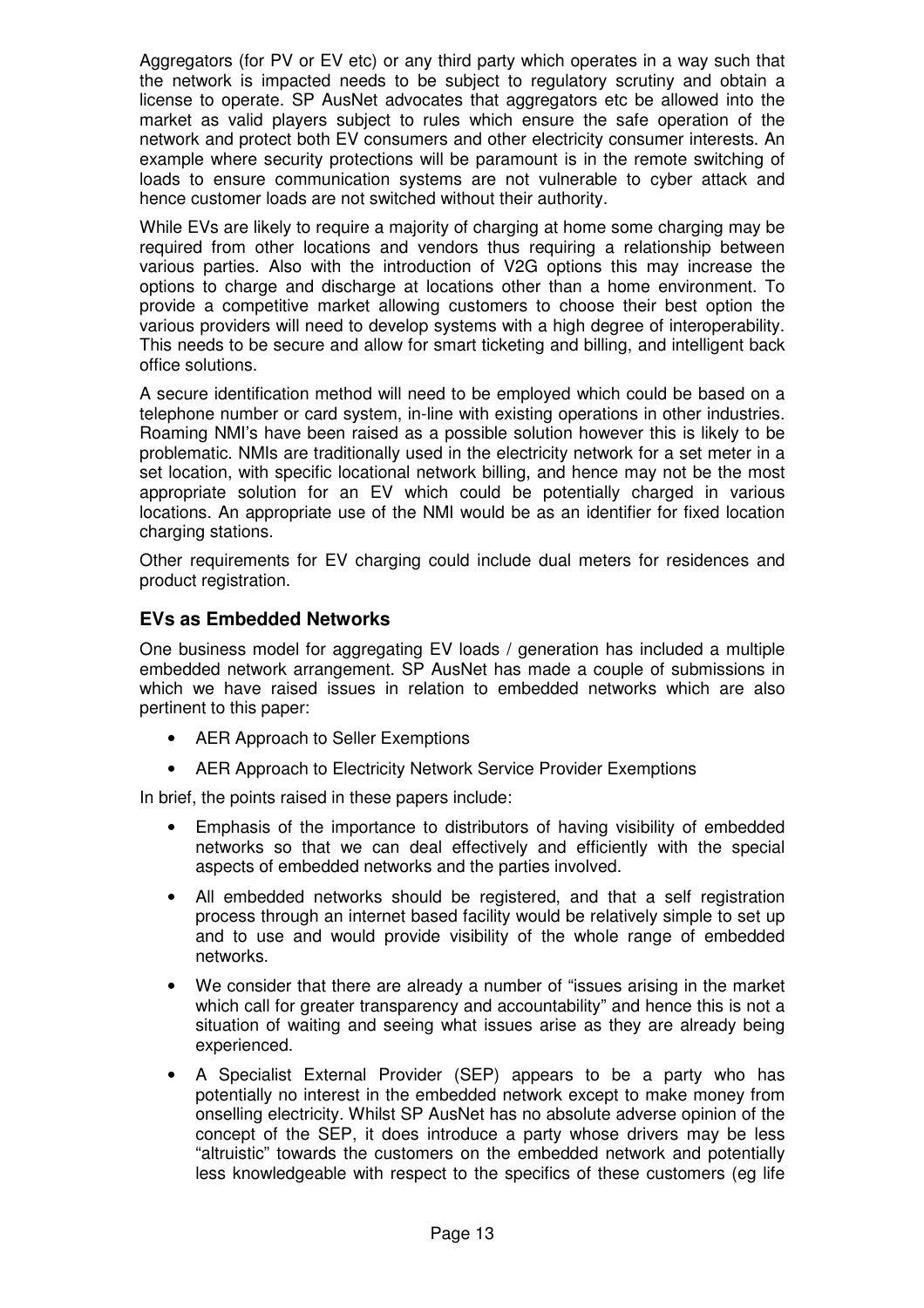support obligations). Hence placing obligations on the SEP for customer service matters may require tighter monitoring and regulation than those placed on the embedded network owner / operator who is generally providing a range of services including rental.

- Embedded networks represent an anomaly in the broader industry practices which require a disproportionate resource allocation by Participants and potentially increased customer risks. Embedded network owner and/or exempt parties should be obliged to provide a level of service and industry interfacing such that these resource impacts and risks are minimised.
- The limit of an embedded network premise is unclear in that onselling is not clearly limited to a single premise or site. This could lead to perverse outcomes where the embedded network extends to a number of properties and involves reticulation along and across public roads, or across "private easements". SP AusNet considers that these types of scenarios are outside the accepted scope of an embedded network and present a number of supply risks.

Embedded networks should only be allowed with no variations to the standard implementation. Currently there are relatively few embedded networks but some of these sites are very complex and difficult to manage and in some cases are managed using manual systems. If these types of sites increase then costs will increase for management of these types of systems. Some current billing systems may also not be able to cope with multiple complex systems.

# **Metering Arrangement Options**

The majority of new participants in EV charging infrastructure (eg Ecotality, ChargePoint) are supplying charging infrastructure which incorporates a meter in their construction. This meter is currently not a market valid meter (no NMI) but can only be used for indicative sub metering purposes. Metering charges would be billed against the site meter which is registered in MSATS as part of the total load for that site. There is an opportunity to incorporate a billable meter, which meets regulatory requirements, in the infrastructure if this is a required feature of the business model for EVs, ie a separate bill option.

Note that if the EV load is subject to the same tariffing arrangements as the site (eg home residence) there will be little value in providing a metering alternative as this will only increase costs. Customers will need to be informed that if an EV (generation and battery storage capabilities) is registered to a premise with a solar installation then the Premium Feed-in-Tariff (FiT) will no longer be applicable. Distributors will need to be notified to make the appropriate adjustments. This will require a new process potentially through the retailer to notify the distributor.

An alternative metering solution is a multiple occupancy (not embedded network) option for separate billing of an EV. This option would enable separation of a PV system, if it exists, and the retention of a Premium Feed-in-Tariff (FiT) if this is in place. However this will incur dual meter service costs as there would be two meters in place of one. The incumbent distributor would be responsible for installation of this meter and would require a site shut down to install.

A multiple occupancy (embedded network) option for separate billing of an EV could be implemented if required. A contract arrangement (new Embedded Network agreement required) would be in place between the site owner and the incumbent distributor while downstream relationships would belong to the site owner (the exempt network service provider) and not the distributor. The site owner would be responsible for all the obligations which fall to the exempt network service provider including data to market systems, etc.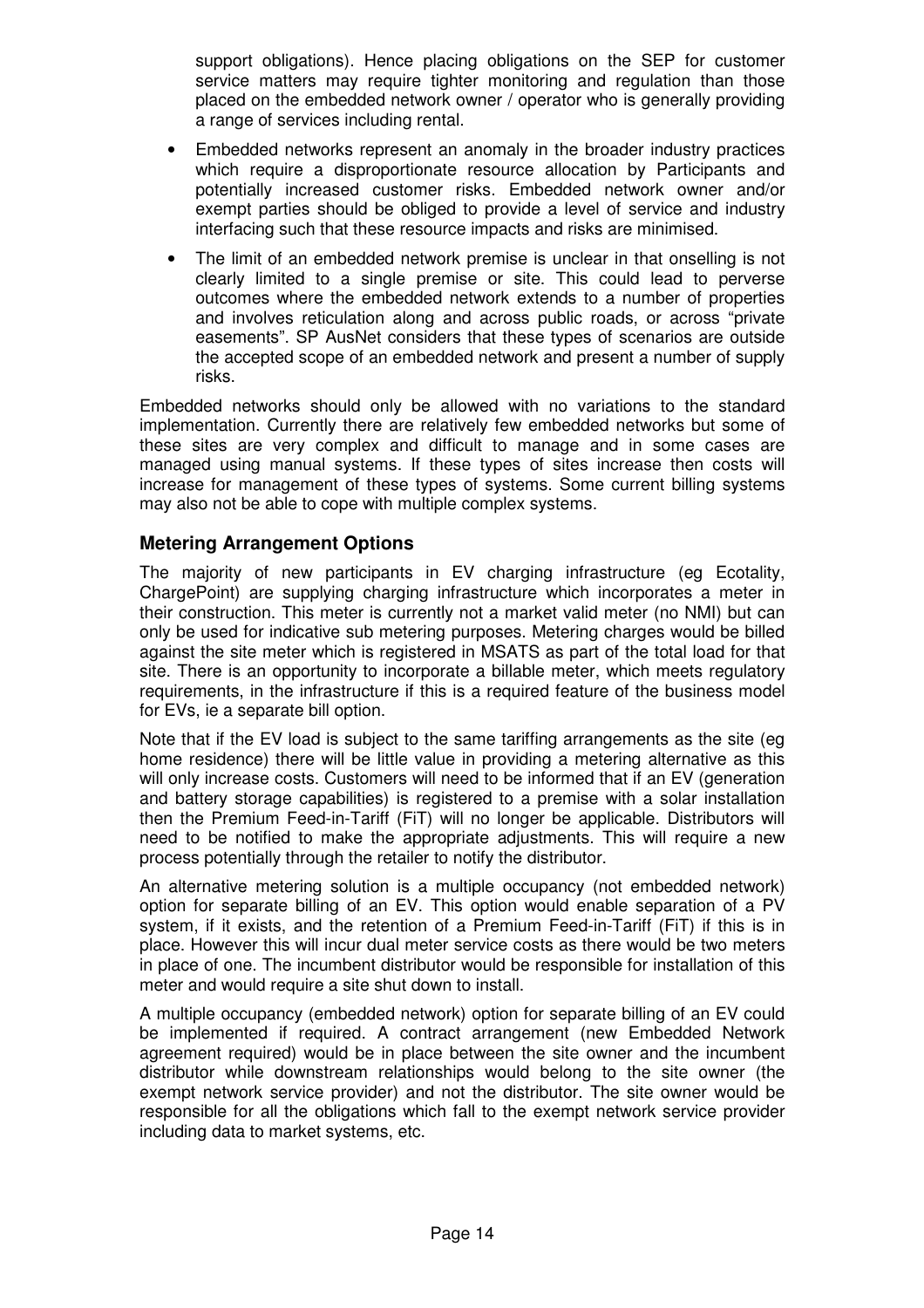This option will incur a network charge at the parent meter but only a meter charge component at a child meter on the site. Any premium PV FiT tariff to the site would no longer be applicable.

In Victoria the incumbent distributor would be responsible for installation of this child meter (except if >160MWh or type 4 meter,) if it is used in an on-selling (ie market meter with retailer of choice) capacity. Note that it is the site owner who is responsible for the child meter and hence the relationship of supply, and not the distributor. If the (child meter) consumer has an issue with a loss of supply then the site owner needs to be contacted and not the distributor. Also if an EV is used as a generation source then the home owner (the Embedded Network Operator) needs to establish a Generator Connection Agreement with the licensed distributor.

In both cases of multiple occupancy the total site load cannot exceed the agreement which has been made between the distributor and site owner.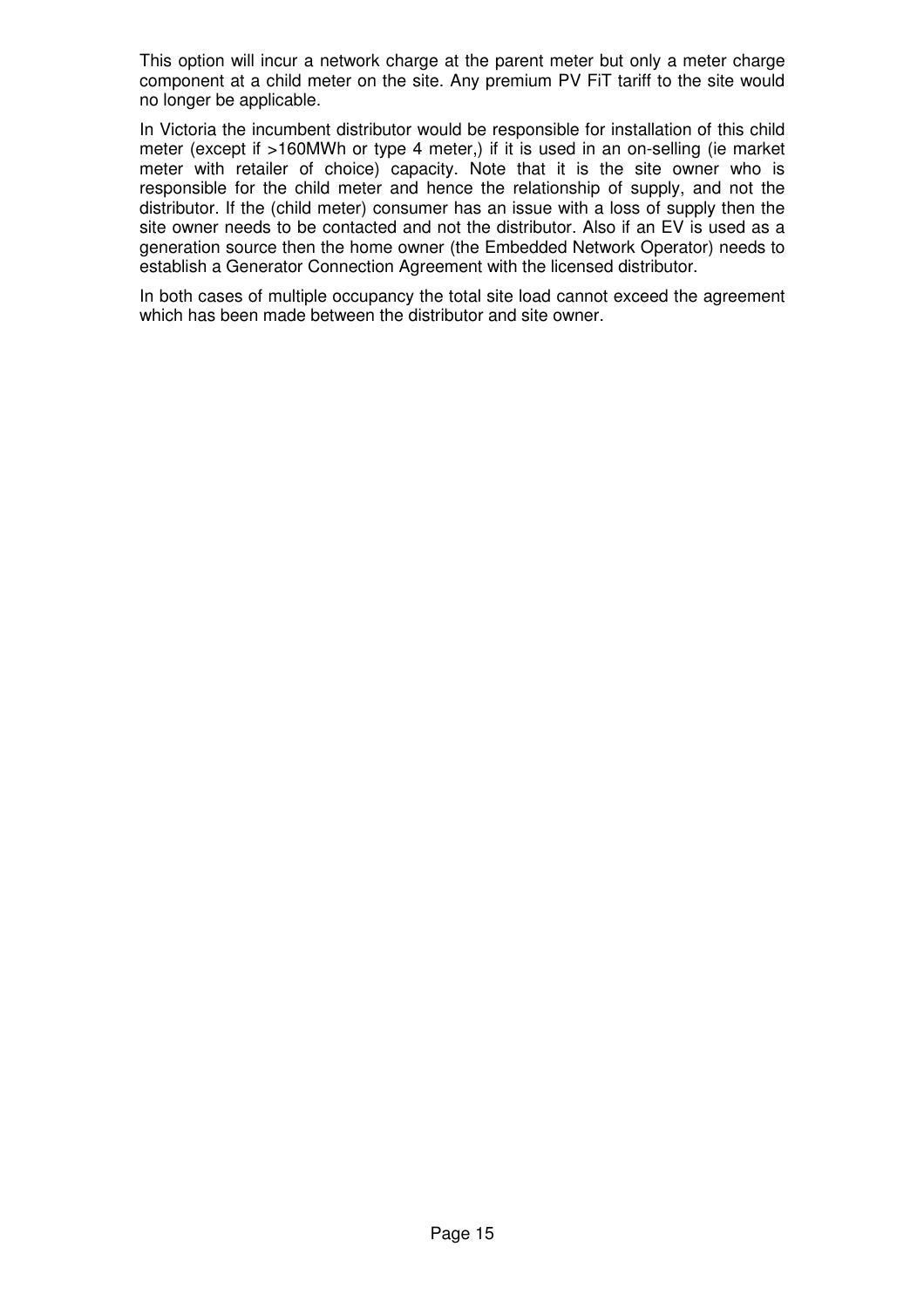# **Attachment 2 Natural Gas Vehicle Uptake and Impacts**

# **NGV market and uptake**

Growth in the NGV market may be challenging in the current environment as Australian gas supplies will soon access the export markets which are trading at significantly higher prices to domestic markets, and will continue to do so due to the rapid growth in this sector.

The current framework facilitates investment and the market is well placed to meet demand over the next 5-10 years regardless of the penetration of Natural Gas Vehicles (NGVs) as it is expected that residential gas charging will not be a viable option at this current time. Hence there is unlikely to be any impact on residential tariffs as expansion of the NGV market is expected to be by major transport companies or NGV refueling stations, to supply multiple users, which would require these entities to provide the capital investment for augmentation of a gas line if required. The NGV market, especially the residential market, is unlikely to develop significantly due to competing export markets, gas peaker generators and safety concerns over NGVs.

There are government subsidies supporting the gas market in WA at present due to the difference in WA and export prices  $(\$3$  compared to \$11 Japan market<sup>11</sup>. Victoria market  $$2^{12}$ ) as shown in the graphs below. When this is removed it is likely that the market will undergo substantial changes such as increased charges for consumers.

World demand for gas is increasing substantially, and hence price also, as this is seen as a "greener" alternative. World natural gas production increased by 7.3% in 2010, the largest increase since 1984. Natural gas consumption increased by 7.4%, with above-average growth in all regions but the Middle East. The US recorded the world's largest gas consumption increment.



<sup>&</sup>lt;sup>11</sup> BP Statistical Review of World EnergyJune 2011, bp.com/statisticalreview

 $\overline{a}$ 

<sup>&</sup>lt;sup>12</sup> Energy shock: confronting higher prices, Australian Industry Group, February 2011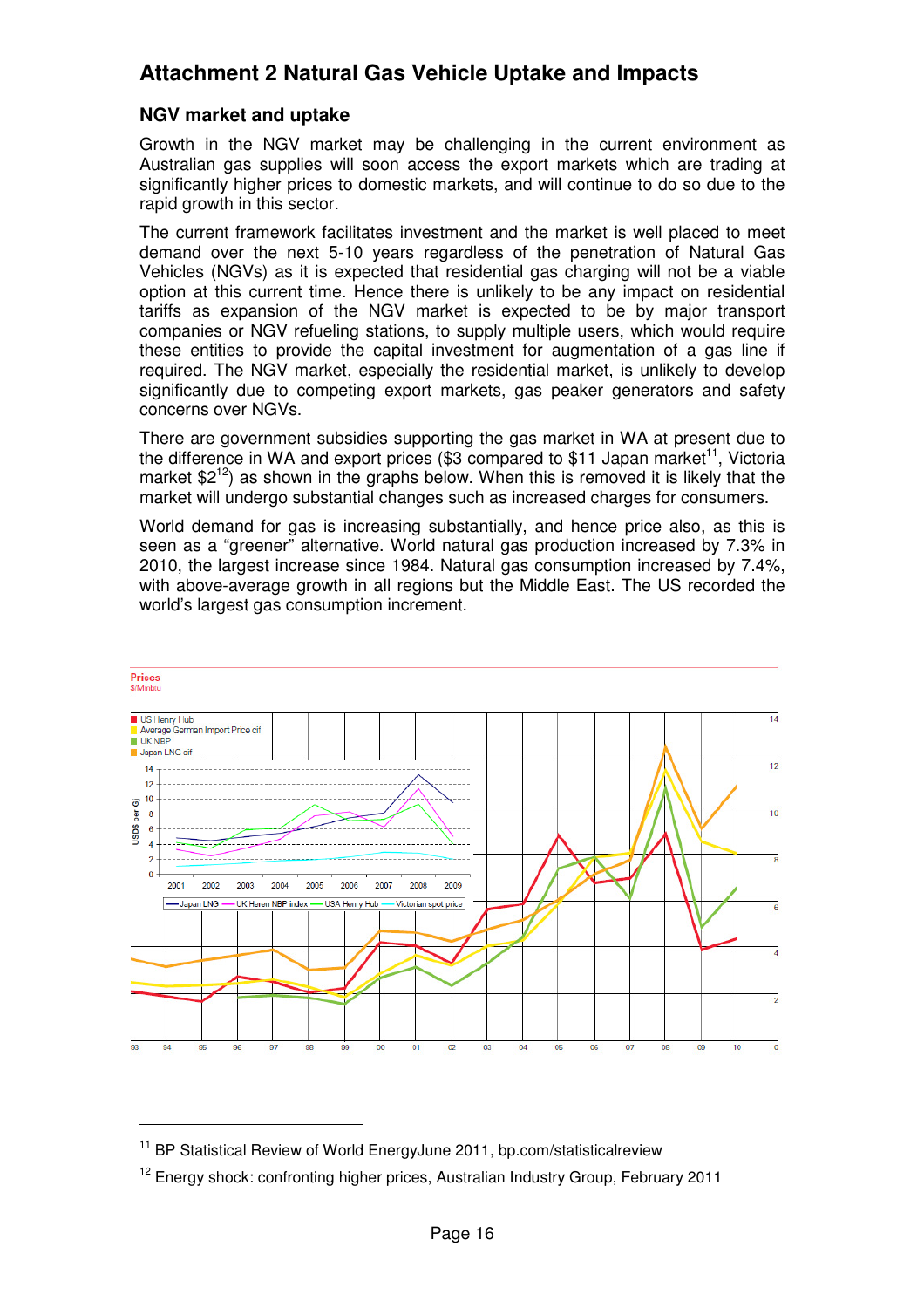The eastern Australian market will be opened to the export market in 2015 due to the more than \$50bn worth of LNG projects under way at Gladstone's Curtis Island, where BG Group and Santos are already in construction for plans to export Queensland's vast onshore Coal Seam Gas (CSG) reserves, and Origin Energy and ConocoPhillips are installing liquefied natural gas production trains<sup>13</sup>. The figure below shows how this links into the Japanese market<sup>14</sup>.



# **Gas consumption by sector**

The figure below shows natural gas consumption by sector  $(2005-6)^{15}$ . Consumption in the transport sector is mostly driven by commercial applications by buses and trucks.

<sup>&</sup>lt;sup>13</sup> http://www.theaustralian.com.au/business/breaking-news/origin-energy-conocophillips-signoff-us20bn-lng-project-in-queensland/story-e6frg90f-1226103429559

<sup>&</sup>lt;sup>14</sup> BP Statistical Review of World EnergyJune 2011, bp.com/statisticalreview

<sup>15</sup> http://www.aph.gov.au/library/pubs/rp/2007-08/08rp25.htm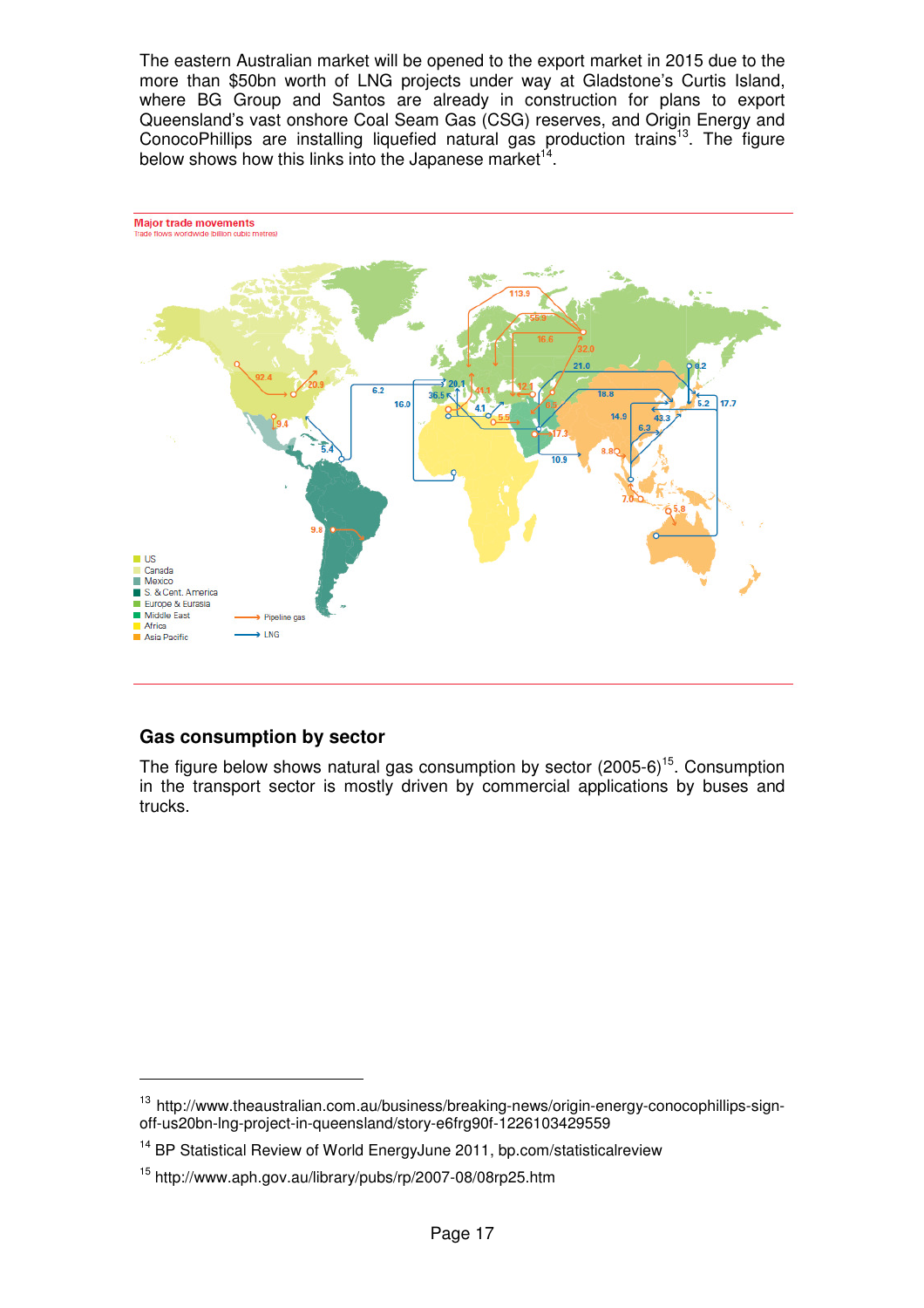

# **Vehicle Cost Comparison**

The table below shows the savings of a dual fuel (CNG and diesel) vehicle compared to a diesel vehicle. Currently savings achieved are showing a maximum of 55% if fuel types were swapped but the example shows a 65% substitution which results in fuel savings of around 44%. Currently we are already exposed to world diesel prices hence any significant change which increases the CNG price more than 2.5x (ie 3-5x increase) will reverse the savings opportunities.

| <b>CNG Payback Model 16</b> |         |                                |          |  |
|-----------------------------|---------|--------------------------------|----------|--|
| <b>Current Data</b>         |         | <b>Investment</b>              |          |  |
| Annual distance             | 85,000  | Conversion                     | \$23,000 |  |
| Mileage (km/Lit)            | 4.5     | Cylinders                      | \$3,600  |  |
| Diesel volume (Lit)         | 18,889  | Less Govt Grant* (up to<br>50% | \$13,300 |  |
| Diesel price                | \$1.00  | <b>Total investment</b>        | \$13,300 |  |
| CNG price                   | \$0.450 |                                |          |  |

# **Summary**

**CNG Dual Fuel**  Annual diesel cost \$18,889

 $\overline{a}$ 

<sup>16</sup> http://www.natural-gas.com.au/business/vehicles.html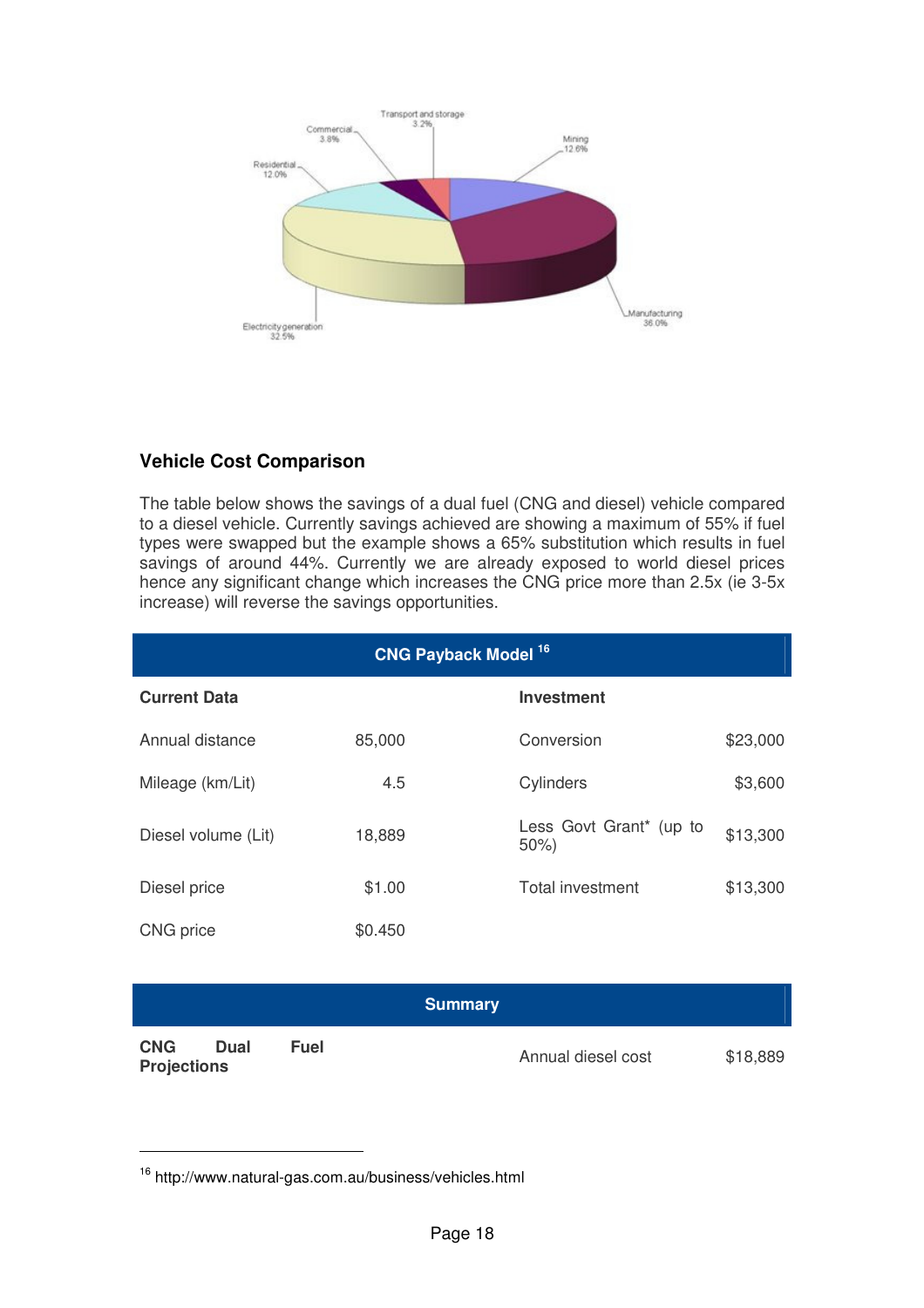| Avg substitution rate       | 65%      | Less Dual Fuel cost  | \$10,587 |
|-----------------------------|----------|----------------------|----------|
| CNG volume $(m^3)$          | 12,278   | Total savings        | \$8,302  |
| Diesel volume (Lit)         | 6,611    | Cents/km (Diesel)    | \$0.222  |
| Cost                        | \$12,136 | Cents/km (Dual Fuel) | \$0.125  |
| CNG rebate (\$0.12617)      | \$1,549  | Payback (yrs)        | 1.60     |
| <b>Total Dual Fuel cost</b> | \$10,587 | Payback (km)         | 136,174  |

\* For more details please see 'Government Grants ' section

# Overseas Examples

Global numbers of natural gas-powered vehicles are increasing by 17.8 per cent per year<sup>17</sup>. The largest users include Iran and Pakistan with more than two million natural gas vehicles (NGVs) on their roads.

CNG vehicles are common in South America, with a 35% share of the worldwide NGV fleet, where these vehicles are mainly used as taxicabs in main cities of Argentina and Brazil. Normally, standard gasoline vehicles are retrofitted in specialized shops, which involve installing the gas cylinder in the trunk and the CNG injection system and electronics. Almost 90% of NGVs have bi-fuel engines, allowing these vehicles to run on either gasoline or CNG. As of 2009 Argentina had 1,807,186 NGV's with 1,851 refueling stations across the nation, or 15% of all vehicles; and Brazil had 1,632,101 vehicles and 1,704 refueling stations, with a higher concentration in the cities of Rio de Janeiro and São Paulo<sup>18</sup>.

NGVs were introduced to New Zealand in the 1980s, though their use has now declined. At the peak of New Zealand's natural gas use, 10% of the nation's cars were converted, around 110,000 vehicles<sup>19</sup>.

# Australian Car Market

 $\overline{a}$ 

The following tables show the current composition of the Australian vehicle market by fuel and vehicle type. Currently there is very little penetration by NGV (CNG or LNG) vehicles. Australia has fewer than 3000 NGV vehicles<sup>20</sup> (less than 0.02 per cent of the national vehicle fleet) – mainly buses and trucks (rigid in particular). The 30 year history of the LPG refuelling and car conversion industry in Australia has resulted in minimal development of the 'CNG car market', with only approximately 2,000 LPG refuelling sites by 2008 $^{21}$ .

 $2008$ ,

<sup>17</sup> 14 Oct 2011, Natural Gas Australia: An Automotive Perspective, ABMARC, 28 Sept 2011,

http://www.goauto.com.au/mellor/mellor.nsf/story2/849B9C2A2CE9B093CA25792900058429

<sup>&</sup>lt;sup>18</sup> http://en.wikipedia.org/wiki/Natural\_gas\_vehicle

<sup>&</sup>lt;sup>19</sup> http://en.wikipedia.org/wiki/Natural\_gas\_vehicle

 $20$  14 Oct 2011, Natural Gas Australia: An Automotive Perspective, ABMARC, 28 Sept 2011,

http://www.goauto.com.au/mellor/mellor.nsf/story2/849B9C2A2CE9B093CA25792900058429

http://gastoday.com.au/news/the\_australian\_natural\_gas\_vehicle\_industry/004426/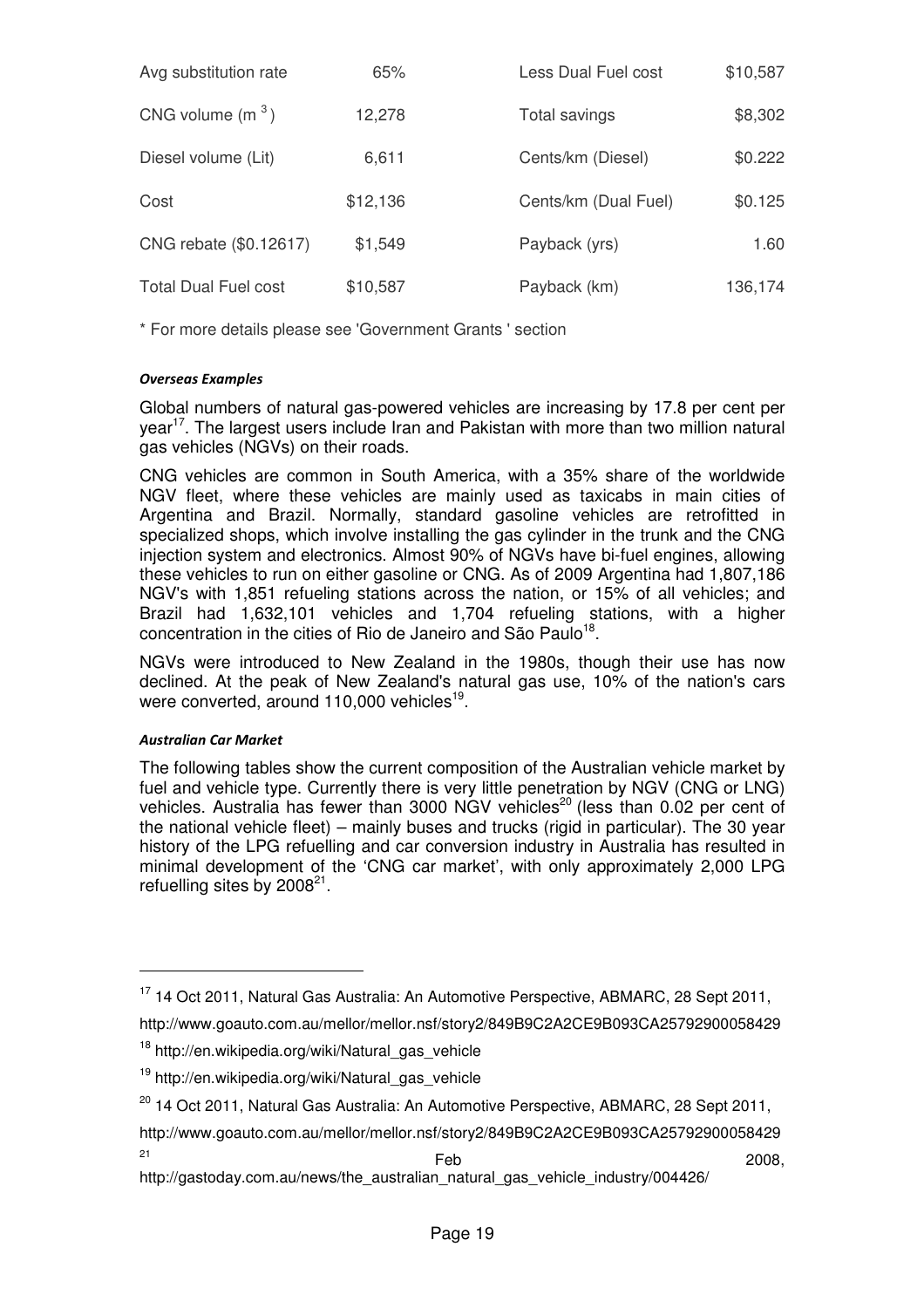| Australian Vehicles <sup>22</sup> | 2006 | 2011 |
|-----------------------------------|------|------|
|                                   | %    | %    |
| Petrol                            | 87.1 | 82.1 |
| Diesel                            | 10.6 | 14.7 |
| Other (including NGV/CNG/LNG)     | 2.3  | 3.2  |

Compressed natural gas (CNG) and liquefied natural gas (LNG) are both composed primarily of natural gas, or methane (CH4).

| Australian Vehicles <sup>23</sup> | 2011       | 2011   | Average annual<br>growth 06/11 |
|-----------------------------------|------------|--------|--------------------------------|
|                                   | no.        | ℅      | %                              |
| Passenger vehicles                | 12,474,044 | 76.2%  | 2.3                            |
| Campervans                        | 50,653     | 0.3%   | 4.2                            |
| Light commercial vehicles         | 2,530,630  | 15.5%  | 3.8                            |
| Light rigid trucks                | 119,539    | 0.7%   | 4.8                            |
| Heavy rigid trucks                | 318,223    | 1.9%   | 2.1                            |
| Articulated trucks                | 85,965     | 0.5%   | 3.8                            |
| Non-freight carrying trucks       | 22,656     | 0.1%   | 2.3                            |
| <b>Buses</b>                      | 87,883     | 0.5%   | 3.2                            |
| Motor cycles                      | 678,790    | 4.1%   | 8.2                            |
| <b>Total motor vehicles</b>       | 16,368,383 | 100.0% | 2.7                            |

CNG and LNG are predominantly used in Australia in the heavy vehicle market in specialist applications such as metropolitan bus fleets, garbage trucks and line haulage. LNG as a heavy duty vehicle fuel is a recent development; improvements in vehicle tanks, storage vessels and gas dispensers have all contributed to its adoption by heavy vehicle fleets and bus and locomotive operators. LNG-fuelled vehicles have ranges and refuelling times comparable to those of diesel-fuelled vehicles without any power to weight disadvantages $24$ .

The use of CNG as a transport fuel presents a number of practical impediments. For example CNG needs to be stored under pressure and requires specialised heavyduty storage tanks on board the vehicle adding to its material cost and weight. These storage tanks affect the amount of fuel that a vehicle can carry and its operating range, therefore limiting its broader application within the Australian vehicle fleet.

 $\overline{a}$ 

 $22$  http://www.abs.gov.au/ausstats/abs@.nsf/mf/9309.0/

 $^{23}$  http://www.abs.gov.au/ausstats/abs@.nsf/mf/9309.0/

<sup>&</sup>lt;sup>24</sup> http://www.ret.gov.au/resources/fuels/alternative\_transport\_fuels/Pages/CNGandLNG.aspx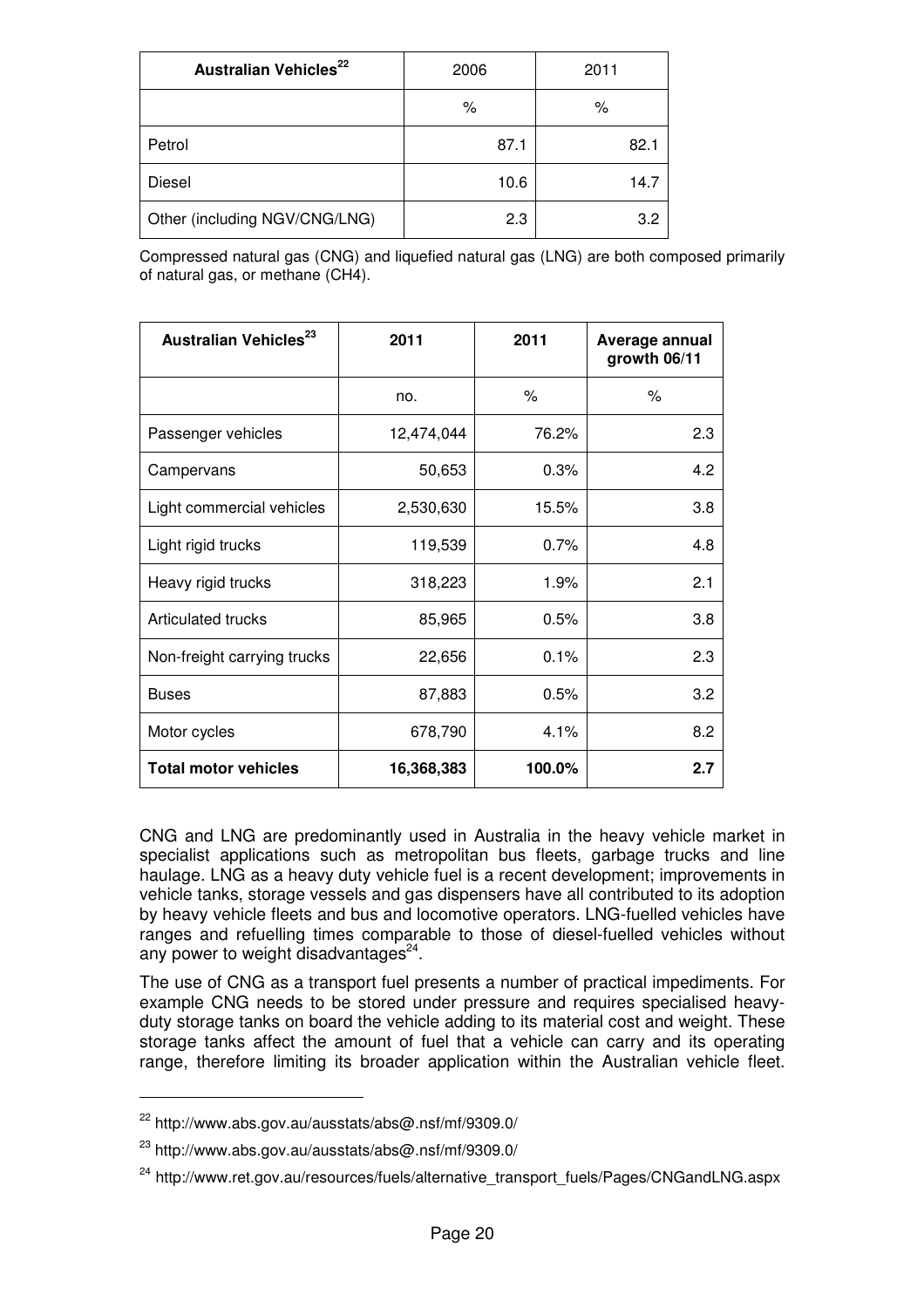Further, natural gas fuels require abundant, appropriately placed, specialist refuelling facilities that are not readily adaptable to, or available across, Australia's petroleum distribution infrastructure<sup>25</sup>.

Heavy-duty storage tank requirements also result in refueling stations being much more expensive to build than LPG. Refuelling with CNG takes approximately 3-4 minutes, about the same time as with conventional fuels $^{26}$ .

It will be difficult to compete with existing technologies particularly with the ongoing improvements in diesel engine performances, Also NGV vehicles require more frequent filling and have a lower calorific value making it less convenient and limiting vehicle range particularly for smaller vehicles $^{27}$ .

### Residential Charging

NGV refuelling using gas from residential lines will require a pressurising device as the relative pressure delivered to dwellings is relatively low making it more effective for commercial installations which can also provide greater storage options. There is a residential device developed in Canada which can provide this functionality but there are concerns over safety aspects and potential noise pollution. One example is the required ongoing maintenance requirements which may not be sustained in a typical residence. Additional challenges include the relatively high cost of installing refuelling units and reducing refuelling time (most home based systems take about 6 hours to refill an average size car)<sup>28</sup>.

The lack of sufficient infrastructure is limited for residential vehicles and will hamper adoption as drivers will suffer from range anxiety. There is also likely to be consumer resistance due to perceived additional safety issues on top of the typical concerns over gas devices.

# Carbon Emissions

 $\overline{a}$ 

The table below shows the relative emissions of various fuel options. While CNG and LNG have lower energy contents than either petrol or diesel

 $CO<sub>2</sub>$  emissions from an NGV are between 20 per cent and 25 per cent lower when compared directly to the petrol engine it replaces<sup>29,30</sup>. NGVs also produce lower particulate emissions and are generally more fuel efficient. Carbon tax impacts may improve the competitive pricing of NGVs.

| $\parallel$ Emissions factor $^{31}$ | $ {\sf Kg~CO_2}$ -e/GJ $\mathsf{CO_2}$ |
|--------------------------------------|----------------------------------------|
| $\ $ CNG                             | 51.2                                   |
| <b>ILPG</b>                          | 59.6                                   |
| Gasoline (petrol)                    | 66.7                                   |
| <b>Diesel</b>                        | 69 2                                   |

<sup>&</sup>lt;sup>25</sup> http://en.wikipedia.org/wiki/Natural\_gas\_vehicle

<sup>26</sup> http://www.natural-gas.com.au/business/vehicles.html

<sup>27</sup> http://www.natural-gas.com.au/business/vehicles.html

<sup>28</sup> http://www.ret.gov.au/resources/fuels/alternative\_transport\_fuels/Pages/CNGandLNG.aspx

<sup>&</sup>lt;sup>29</sup> http://www.ret.gov.au/resources/fuels/alternative\_transport\_fuels/Pages/CNGandLNG.aspx

<sup>30</sup> 14 Oct 2011, Natural Gas Australia: An Automotive Perspective, ABMARC, 28 Sept 2011,

http://www.goauto.com.au/mellor/mellor.nsf/story2/849B9C2A2CE9B093CA25792900058429

<sup>&</sup>lt;sup>31</sup> Department of Climate Change (2009) National Greenhouse Accounts (NGA) factors